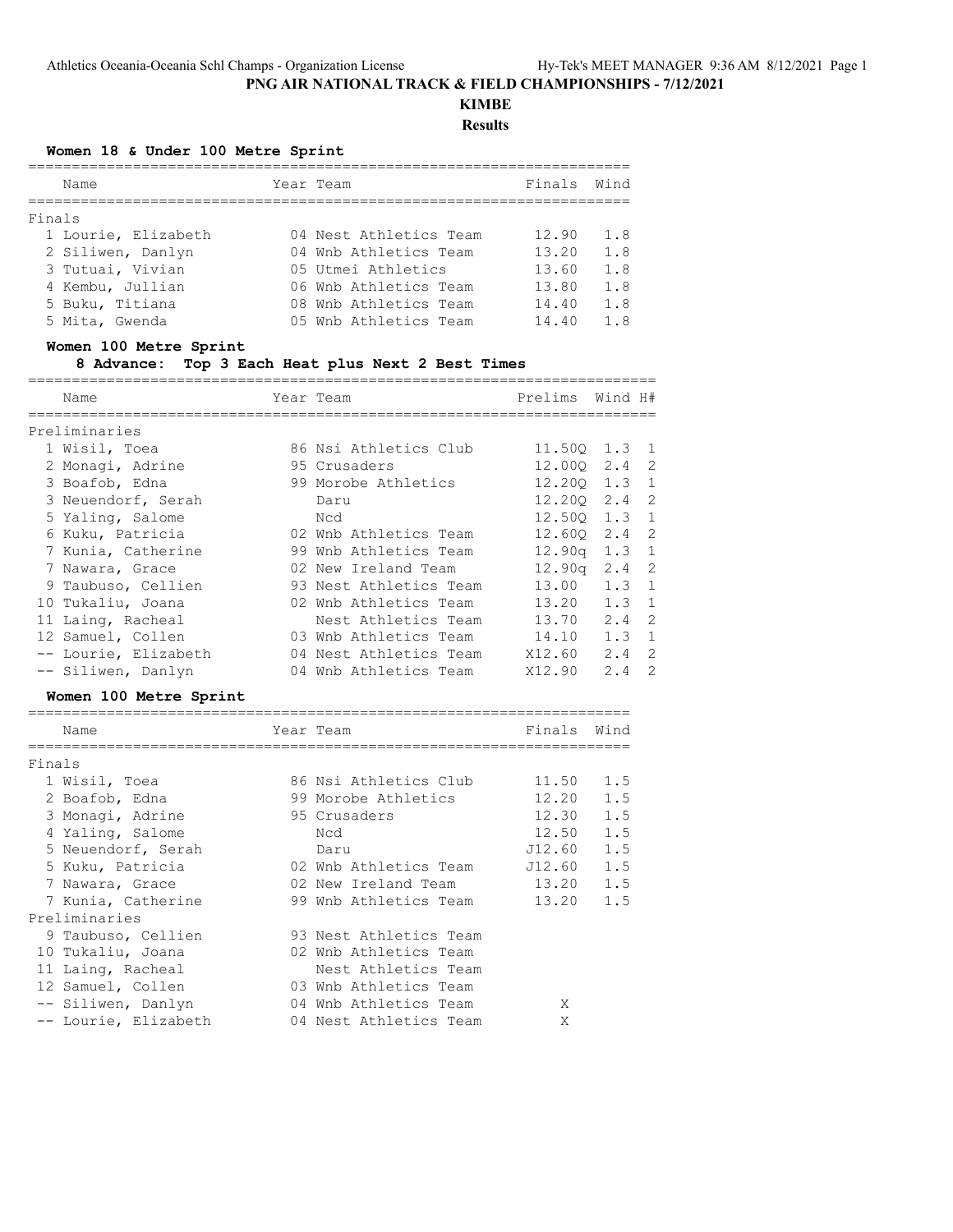## **KIMBE Results**

## **Women 18 & Under 200 Metre Run**

|        | Name                                                   | Year Team |                                                                         | Finals                  | Wind                   |
|--------|--------------------------------------------------------|-----------|-------------------------------------------------------------------------|-------------------------|------------------------|
| Finals |                                                        |           |                                                                         |                         |                        |
|        | 1 Siliwen, Danlyn<br>2 Samuel, Collen<br>3 Amos, Delin |           | 04 Wnb Athletics Team<br>03 Wnb Athletics Team<br>08 Wnb Athletics Team | 28.00<br>30.20<br>30.50 | 1.5<br>1.5<br>1.5      |
|        | 4 Buku, Titiana<br>5 Lopu, Janet                       |           | 08 Wnb Athletics Team<br>04 Wnb Athletics Team                          | 31.10<br>32.40          | 1.5<br>$1\overline{5}$ |

#### **Women 200 Metre Run**

#### **8 Advance: Top 3 Each Heat plus Next 2 Best Times**

|        |                                                         | ============================ |                 |      |              |
|--------|---------------------------------------------------------|------------------------------|-----------------|------|--------------|
|        | Name                                                    | Year Team                    | Prelims Wind H# |      |              |
|        | Preliminaries                                           |                              |                 |      |              |
|        | 1 Wisil, Toea                                           | 86 Nsi Athletics Club        | 24.700 2.1 2    |      |              |
|        | 2 Boafob, Edna                                          | 99 Morobe Athletics          | 26.200 2.5      |      | $\mathbf{1}$ |
|        | 3 Monagi, Adrine                                        | 95 Crusaders                 | 25.900 2.1      |      | 2            |
|        | 4 Kuku, Patricia                                        | 02 Wnb Athletics Team        | 27.100 2.5      |      | $\mathbf 1$  |
|        | 5 Neuendorf, Serah                                      | Daru                         | $26.50Q$ $2.1$  |      | 2            |
|        | 6 Yaling, Salome                                        | Ncd                          | $27.200$ 2.5    |      | $\mathbf{1}$ |
|        |                                                         | 02 New Ireland Team          |                 |      | 2            |
|        | 7 Nawara, Grace                                         |                              | $27.90q$ $2.1$  |      | $\mathbf{1}$ |
|        | 8 Gilis, Lenia                                          | 05 Wnb Athletics Team        | $28.10q$ 2.5    |      |              |
|        | 9 Tukaliu, Joana                                        | 02 Wnb Athletics Team        | 28.40 2.5       |      | $\mathbf{1}$ |
|        | 10 Kunia, Catherine               99 Wnb Athletics Team |                              | 28.60 2.1       |      | 2            |
|        | 11 Laing, Racheal                                       | Nest Athletics Team          | 29.70 2.1       |      | 2            |
|        |                                                         |                              |                 |      |              |
|        | Women 200 Metre Run                                     |                              |                 |      |              |
|        | Name                                                    | Year Team                    | Finals          | Wind |              |
| Finals |                                                         |                              |                 |      |              |
|        |                                                         | 99 Morobe Athletics          | $25.70 + 0.0$   |      |              |
|        | 1 Boafob, Edna                                          | 95 Crusaders                 | $26.00 + 0.0$   |      |              |
|        | 2 Monagi, Adrine                                        | Daru                         | $26.40 + 0.0$   |      |              |
|        | 3 Neuendorf, Serah                                      | Ncd                          | $27.30 + 0.0$   |      |              |
|        | 4 Yaling, Salome                                        | 02 Wnb Athletics Team        | $27.50 + 0.0$   |      |              |
|        | 5 Kuku, Patricia                                        | 02 New Ireland Team          |                 |      |              |
|        | 6 Nawara, Grace<br>Preliminaries                        |                              | $27.90 + 0.0$   |      |              |
|        |                                                         | 86 Nsi Athletics Club        |                 |      |              |
|        | 1 Wisil, Toea<br>8 Gilis, Lenia                         | 05 Wnb Athletics Team        |                 |      |              |

## **Women 18 & Under 400 Metre Run**

| Name             | Year Team |                       | Finals  |
|------------------|-----------|-----------------------|---------|
|                  |           |                       |         |
| Finals           |           |                       |         |
| 1 Suambu, Melisa |           | 04 Wnb Athletics Team | 1:03.30 |
| 2 Seleu, Joy     |           | 04 Wnb Athletics Team | 1:06.70 |
| 3 Buku, Titiana  |           | 08 Wnb Athletics Team | 1:11.00 |
| 4 Sakoe, Helen   |           | 05 Wnb Athletics Team | 1:11.40 |

 10 Kunia, Catherine 99 Wnb Athletics Team 11 Laing, Racheal Mest Athletics Team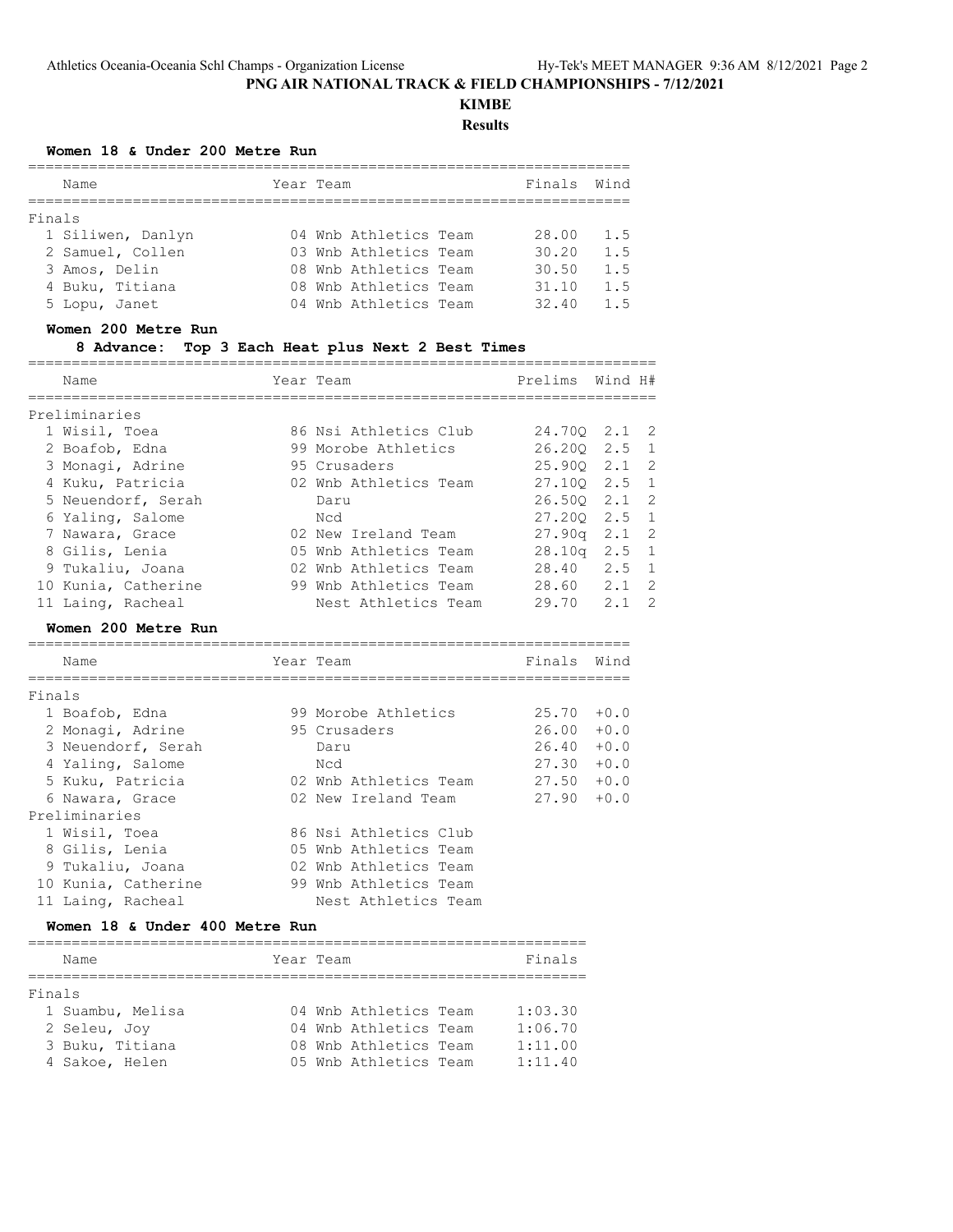# **KIMBE**

**Results**

#### **Women 400 Metre Run**

| Name                                                                       | Year Team                                                                     | Finals                               |
|----------------------------------------------------------------------------|-------------------------------------------------------------------------------|--------------------------------------|
| 1 Boafob, Edna<br>2 Neuendorf, Serah<br>3 Kuku, Patricia<br>4 Gilis, Lenia | 99 Morobe Athletics<br>Daru<br>02 Wnb Athletics Team<br>05 Wnb Athletics Team | 58.30<br>59.80<br>1:00.10<br>1:03.10 |

#### **Women 800 Metre Run**

| Name                  | Year Team             | Finals  |
|-----------------------|-----------------------|---------|
| 1 Herman, Scholastica | 03 Distance Squad     | 2:28.00 |
| 2 Goir, Aina          | 99 Distance Squad     | 2:30.00 |
| 3 Kua, Mary           | 01 Distance Squad     | 2:33.30 |
| 4 Suambu, Melisa      | 04 Wnb Athletics Team | 2:35.90 |
| 5 Seleu, Joy          | 04 Wnb Athletics Team | 2:43.50 |
| 6 Kakapa, Domitila    | 06 Wnb Athletics Team | 2:44.70 |

#### **Women 1500 Metre Run**

| Name                  | Year Team             | Finals  |
|-----------------------|-----------------------|---------|
| 1 Herman, Scholastica | 03 Distance Squad     | 5:11.50 |
| 2 Goir, Aina          | 99 Distance Squad     | 5:12.80 |
| 3 Kakapa, Domitila    | 06 Wnb Athletics Team | 5:25.20 |
| 4 Kakapa, Dominica    | 06 Wnb Athletics Team | 5:25.40 |
| 5 Mawak, Nellie       | 06 New Ireland Team   | 5:54.40 |

### **Women 5000 Metre Run**

| Name                  | Year Team          | Finals   |
|-----------------------|--------------------|----------|
| 1 Awa, Ongan          | 00 Distance Squad  | 20:17.90 |
| 2 Herman, Scholastica | 03 Distance Squad  | 20:21.80 |
| 3 Toby, Anna          | 96 Distance Squad  | 20:29.00 |
| 4 Kua, Mary           | 01 Distance Squad  | 20:31.10 |
| -- Goir, Aina         | 99 Distance Squad  | DNF      |
| -- Tenge, Mary        | 00 Utmei Athletics | DNF      |

#### **Women 10000 Metre Run**

| Name          | Year Team         | Finals   |
|---------------|-------------------|----------|
| 1 Awa, Ongan  | 00 Distance Squad | 43:46.80 |
| -- Toby, Anna | 96 Distance Squad | DNF      |

#### **Women 100 Metre Hurdles**

| Name             |  | Year Team              | Finals Wind |                  |  |  |  |  |
|------------------|--|------------------------|-------------|------------------|--|--|--|--|
|                  |  |                        |             |                  |  |  |  |  |
| 1 Monagi, Adrine |  | 95 Crusaders           | 14.80       | 1.3              |  |  |  |  |
| 2 Nawara, Grace  |  | 02 New Ireland Team    | 19.30       | $1 \overline{3}$ |  |  |  |  |
| 3 Kumbu, Rebecca |  | 96 Nest Athletics Team | 19 80       | $1 \overline{3}$ |  |  |  |  |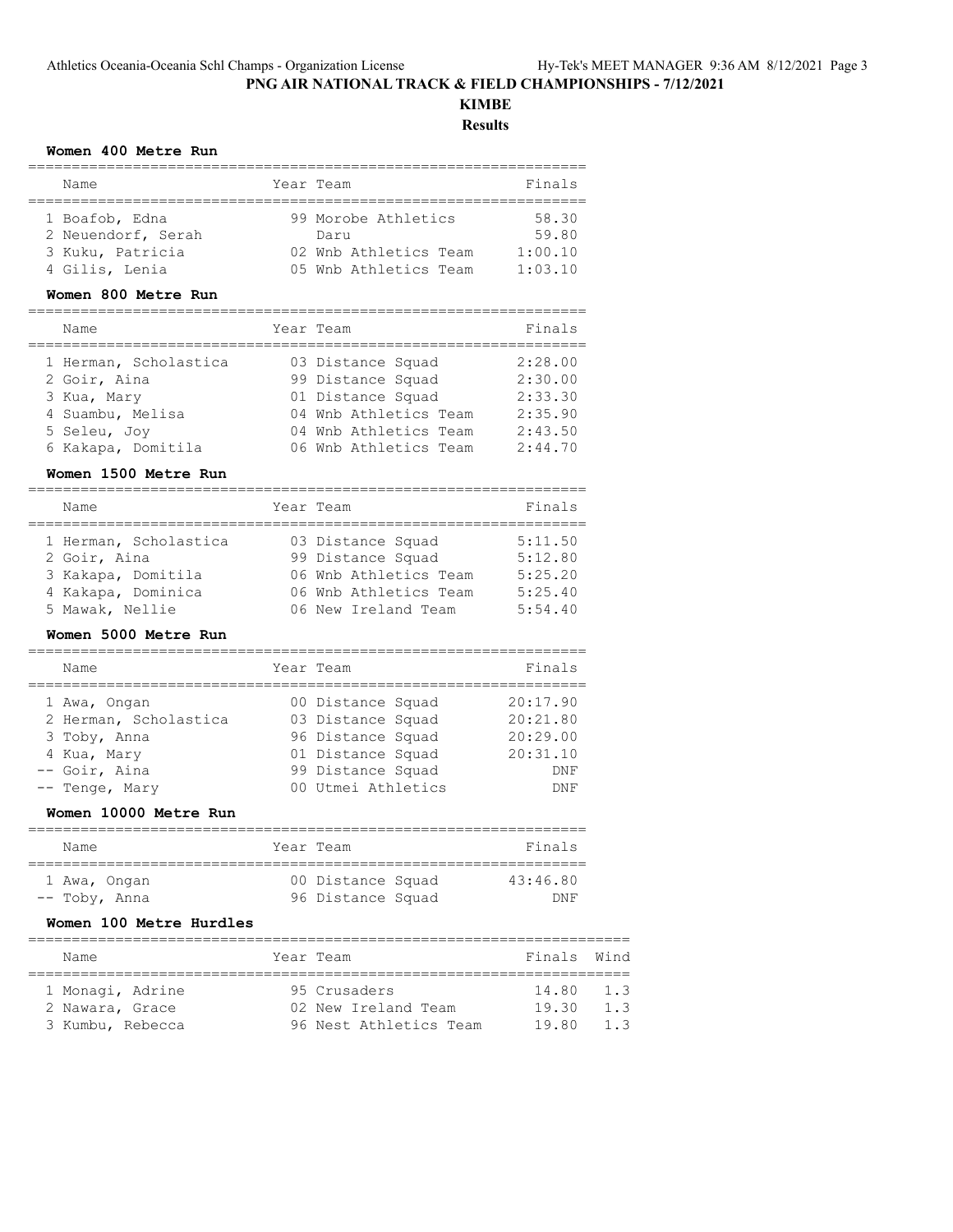**Women 400 Metre Hurdles**

**PNG AIR NATIONAL TRACK & FIELD CHAMPIONSHIPS - 7/12/2021**

## **KIMBE**

**Results**

| 1 Neuendorf, Serah<br>1:09.40<br>Daru                                                                                                                                                                                                                                                                                                                                                                                                                                      |                  |
|----------------------------------------------------------------------------------------------------------------------------------------------------------------------------------------------------------------------------------------------------------------------------------------------------------------------------------------------------------------------------------------------------------------------------------------------------------------------------|------------------|
| Women 3000 Metre Steeplechase                                                                                                                                                                                                                                                                                                                                                                                                                                              |                  |
| Year Team<br>Name<br>Finals                                                                                                                                                                                                                                                                                                                                                                                                                                                |                  |
| 96 Distance Squad<br>1 Toby, Anna<br>12:02.90<br>00 Utmei Athletics 12:06.20<br>2 Tenge, Mary<br>Women 4x100 Metre Relay                                                                                                                                                                                                                                                                                                                                                   |                  |
| Team<br>Finals                                                                                                                                                                                                                                                                                                                                                                                                                                                             |                  |
| 53.70<br>1 Wnb Athletics Team<br>$^{\prime}$ A $^{\prime}$<br>1) Suambu, Melisa 04<br>2) Buku, Titiana 08<br>3) Seleu, Joy 04<br>4) Siliwen, Danlyn 04<br>2 Nest Athletics Team 'A'<br>55.50<br>1) Taubuso, Cellien 93<br>2)<br>Laing, Racheal<br>3) Lourie, Elizabeth 04<br>4)<br>3 Wnb Athletics Team 'B'<br>56.70<br>1) Kunia, Catherine 99<br>Tukaliu, Joana 02<br>2)<br>3) Kuku, Patricia 02<br>4)<br>4 Wnb Athletics Team 'C'<br>57.60<br>2)<br>1) Kembu, Jullian 06 |                  |
| Women 4x400 Metre Relay                                                                                                                                                                                                                                                                                                                                                                                                                                                    |                  |
|                                                                                                                                                                                                                                                                                                                                                                                                                                                                            |                  |
| Team<br>Finals                                                                                                                                                                                                                                                                                                                                                                                                                                                             |                  |
| $^{\prime}$ A $^{\prime}$<br>4:11.90<br>1 Wnb Athletics Team<br>"B"<br>4:17.40<br>2 Wnb Athletics Team<br>"C"<br>4:26.50<br>3 Wnb Athletics Team                                                                                                                                                                                                                                                                                                                           |                  |
| Women Long Jump                                                                                                                                                                                                                                                                                                                                                                                                                                                            |                  |
| Finals<br>Name<br>Year Team                                                                                                                                                                                                                                                                                                                                                                                                                                                | Wind             |
| 1 Tutuai, Vivian<br>05 Utmei Athletics<br>4.57m<br>$4.57m (+0.0)$ $4.39m (1.1)$ $4.40m (+0.0)$ $4.08m (+0.0)$ $4.43m (+0.0)$ FOUL<br>2 Siliwen, Danlyn<br>04 Wnb Athletics Team<br>4.49m                                                                                                                                                                                                                                                                                   | $+0.0$<br>$+0.0$ |
| $4.22m (+0.0)$ $4.25m (+0.0)$ $4.05m (+0.0)$ $4.29m (+0.0)$ $4.49m (+0.0)$<br>FOUL<br>02 Wnb Athletics Team<br>3 Tukaliu, Joana<br>$4.41m + 0.0$                                                                                                                                                                                                                                                                                                                           |                  |
| $3.92m(0.3)$ $3.91m(0.6)$ $4.15m(+0.0)$ $4.20m(+0.0)$ $4.41m(+0.0)$ $4.11m(NWI)$<br>4 Midal, Joanitha<br>05 Utmei Athletics<br>$4.32m + 0.0$                                                                                                                                                                                                                                                                                                                               | 3.67m(1.6)       |
| $4.32m (+0.0) 4.16m (+0.0) FOUL$<br>$4.18m (+0.0)$ FOUL<br>96 Nest Athletics Team 4.06m +0.0<br>5 Kumbu, Rebecca<br>3.88m(2.3) FOUL 4.06m(+0.0) 3.65m(+0.0) FOUL<br>FOUL                                                                                                                                                                                                                                                                                                   |                  |
| Women Triple Jump                                                                                                                                                                                                                                                                                                                                                                                                                                                          |                  |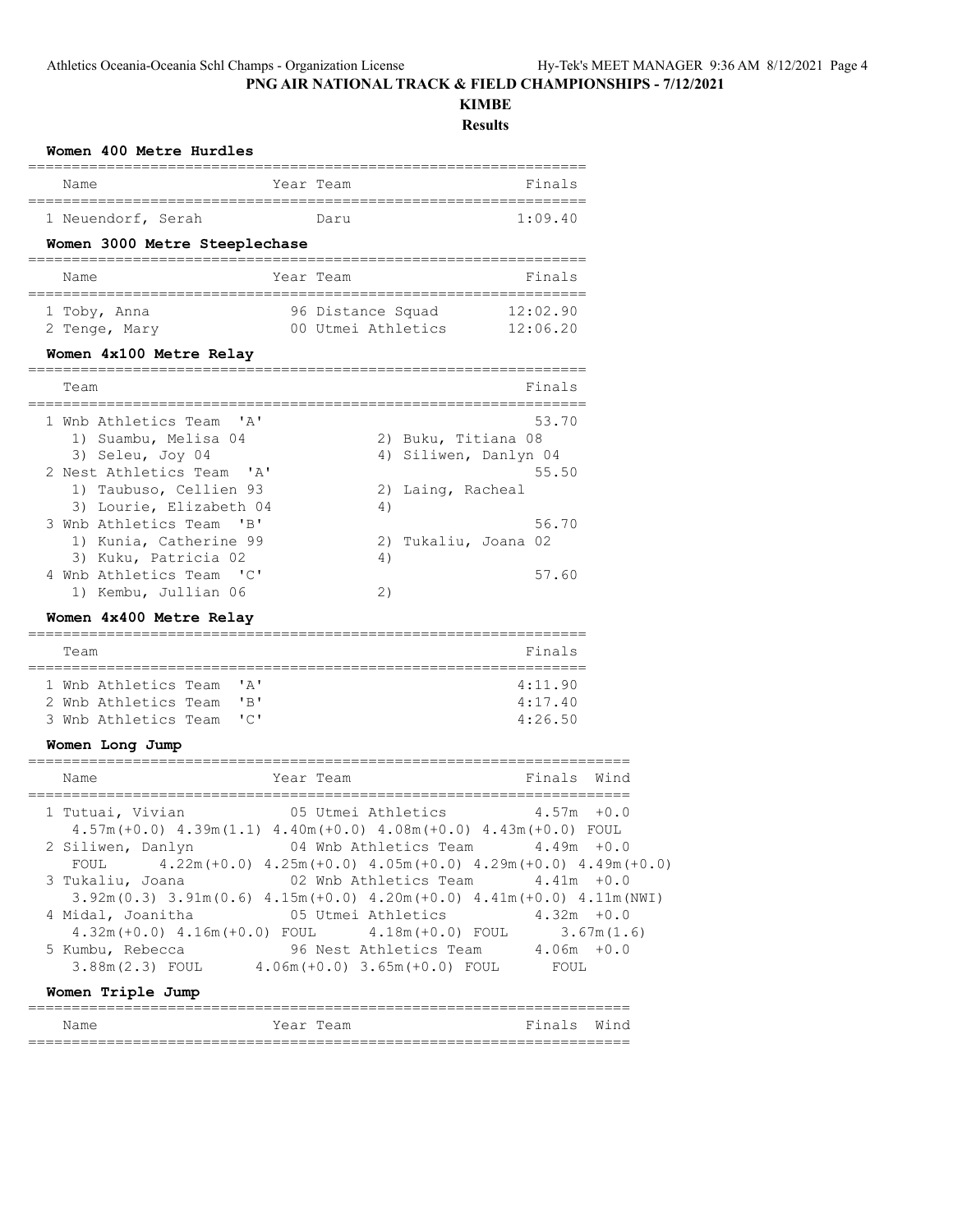## **KIMBE**

## **Results**

## **....Women Triple Jump**

 1 Tutuai, Vivian 05 Utmei Athletics 10.25m NWI 9.03m(NWI) 9.80m(NWI) 9.43m(NWI) 10.25m(NWI) 9.87m(NWI) 0.98m(NWI)

#### **Women Discus Throw**

| Name               |  | Year Team |                                                | Finals |
|--------------------|--|-----------|------------------------------------------------|--------|
| 1 Toako, Sharon    |  |           | 92 Unattached                                  | 36.89m |
|                    |  |           | 29.62m 27.96m 35.30m 35.90m 35.21m 36.89m      |        |
| 2 Traverts, Jeanon |  | Ncd       |                                                | 16.52m |
|                    |  |           | 12.40m 13.77m 13.49m 14.15m 14.67m 16.52m      |        |
| 3 Kunia, Catherine |  |           | 99 Wnb Athletics Team                          | 15.35m |
|                    |  |           | 14.72m  14.10m  14.76m  13.96m  15.35m  15.31m |        |

#### **Women Hammer Throw**

|  | Name                              |                                           |  |  | Year Team |  |  |  | Finals     |  |
|--|-----------------------------------|-------------------------------------------|--|--|-----------|--|--|--|------------|--|
|  |                                   |                                           |  |  |           |  |  |  |            |  |
|  | 1 Travertz, Jackie Lorrain 93 Ncd |                                           |  |  |           |  |  |  | 30.12m     |  |
|  |                                   | 28.50m 28.35m 29.20m 28.70m 30.12m 29.24m |  |  |           |  |  |  |            |  |
|  | 2 Traverts, Jeanon                |                                           |  |  | Ned       |  |  |  | 14.81m U16 |  |
|  |                                   | 1.29m 14.34m 11.70m 13.46m 14.81m 14.34m  |  |  |           |  |  |  |            |  |

## **Men 18 & Under 100 Metre Sprint**

#### **8 Advance: Top 3 Each Heat plus Next 2 Best Times**

| Name               | Year Team |                       |  | Prelims                    | Wind H# |                |                 |       |  |  |
|--------------------|-----------|-----------------------|--|----------------------------|---------|----------------|-----------------|-------|--|--|
| Preliminaries      |           |                       |  |                            |         |                |                 |       |  |  |
| 1 Bai, Johnny      |           | 05 Nsi Athletics Club |  | 10.600                     | NWI     |                | 1 DOUBTFUL TIME |       |  |  |
| 2 Maidang, Blaise  |           | 05 Wnb Athletics Team |  | 11,300                     | 1.9     | $\overline{2}$ |                 |       |  |  |
| 3 Lamond, Carlos   |           | 06 Arrow Club         |  | 10.800                     | NWI     |                | DOUBTFUL TIME   |       |  |  |
| 4 Lovan, Charles   |           | Wnb Athletics Team    |  | 11.600 1.9                 |         | - 2            |                 |       |  |  |
| 5 Ruku, Richard    |           | 05 Wnb Athletics Team |  | 11,200                     | NWI     |                | 1 DOUBTFUL TIME |       |  |  |
| 6 Malaq A, Alex    |           | Wnb Athletics Team    |  | $12.000 \quad 1.9 \quad 2$ |         |                |                 |       |  |  |
| 7 Tommy, Austine   |           | 05 Wnb Athletics Team |  | $11.60\sigma$              | NWI     |                | DOUBTFUL TIME   |       |  |  |
| 8 Nomu, Benson     |           | 07 Wnb Athletics Team |  | 12.10 <sub>q</sub>         | 1.9 2   |                |                 |       |  |  |
| 9 Tuka Jnr, Reuben |           | 06 Wnb Athletics Team |  | 12.60                      | 1.9     | - 2            |                 |       |  |  |
| 10 Scott, Edward   |           | Wnb Athletics Team    |  | 12.90                      | NWI     |                | DOUBTFUL        | TTME. |  |  |

#### **Men 18 & Under 100 Metre Sprint**

|        | Name               | Year Team |                       | Finals | Wind |
|--------|--------------------|-----------|-----------------------|--------|------|
| Finals |                    |           |                       |        |      |
|        | 1 Bai, Johnny      |           | 05 Nsi Athletics Club | 11.30  | 1.2  |
|        | 2 Maidang, Blaise  |           | 05 Wnb Athletics Team | 11.40  | 1.2  |
|        | 3 Lamond, Carlos   |           | 06 Arrow Club         | 11.50  | 1.2  |
|        | 4 Lovan, Charles   |           | Wnb Athletics Team    | 11.60  | 1.2  |
|        | 5 Ruku, Richard    |           | 05 Wnb Athletics Team | 11.80  | 1.2  |
|        | 6 Malag A, Alex    |           | Wnb Athletics Team    | 12.00  | 1.2  |
|        | 6 Tommy, Austine   |           | 05 Wnb Athletics Team | 12.00  | 1.2  |
|        | 8 Nomu, Benson     |           | 07 Wnb Athletics Team | 12.50  | 1.2  |
|        | Preliminaries      |           |                       |        |      |
|        | 9 Tuka Jnr, Reuben |           | 06 Wnb Athletics Team |        |      |

11 Ekonia Jnr, Michael 07 Wnb Athletics Team 13.70 1.9 2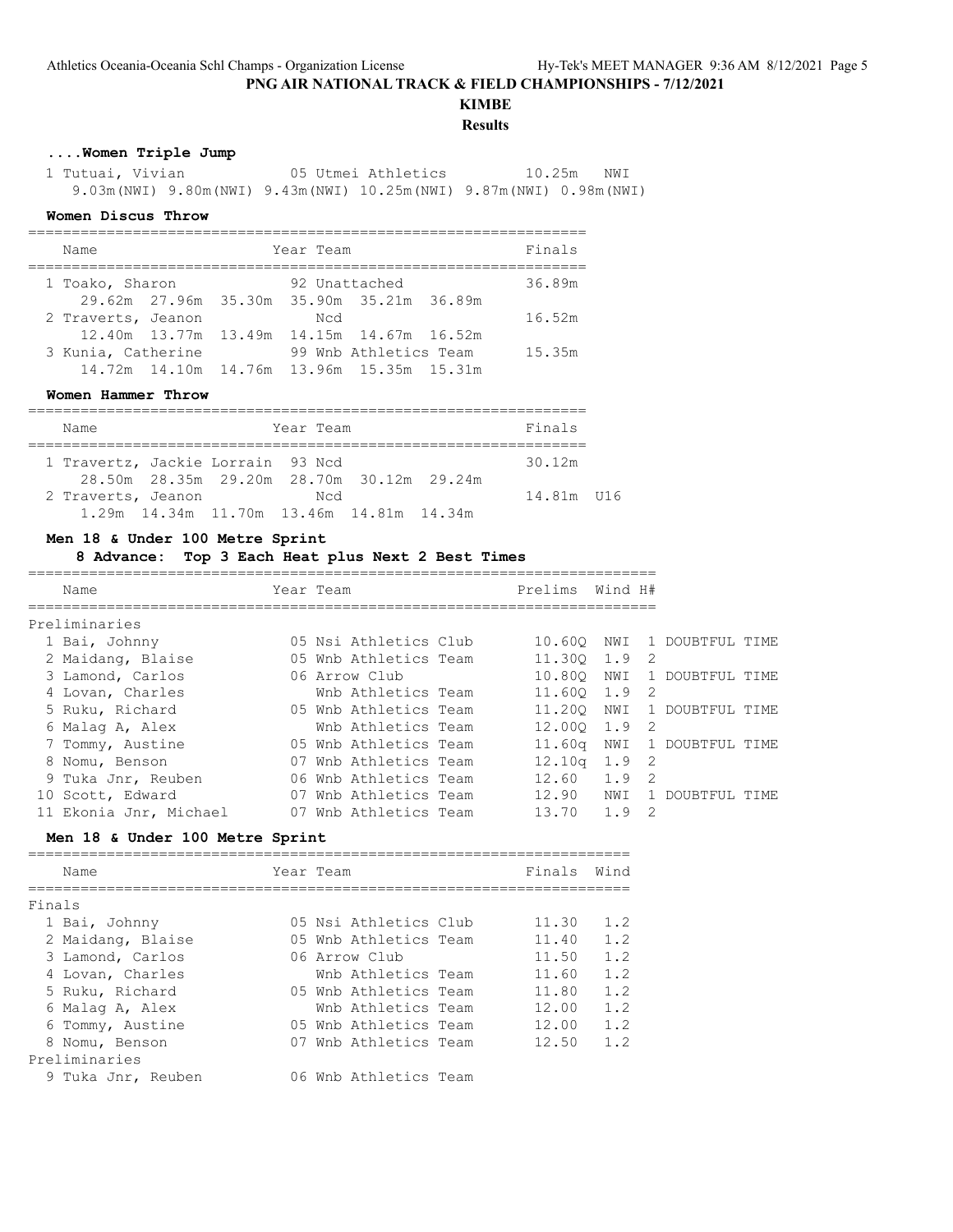# **KIMBE**

## **Results**

## **....Men 18 & Under 100 Metre Sprint**

| 10 Scott, Edward |                        |  | 07 Wnb Athletics Team |  |
|------------------|------------------------|--|-----------------------|--|
|                  | 11 Ekonia Jnr, Michael |  | 07 Wnb Athletics Team |  |

#### **Men 100 Metre Sprint B RACE**

#### **8 Advance: Top 3 Each Heat plus Next 2 Best Times**

| Name              | Year Team             | Prelims Wind H# |                  |  |
|-------------------|-----------------------|-----------------|------------------|--|
| 1 Maino, Raphael  | 99 Arrow Club         |                 | 10.900 2.6 1     |  |
| 2 Albert, Nathan  | 97 Wnb Athletics Team |                 | 11.100 3.3 2     |  |
| 3 Rek, Edwin      | 01 Wnb Athletics Team |                 | 11.000 2.6 1     |  |
| 3 Asan, Francis   | 02 Wnb Athletics Team |                 | 11.000 2.6 1     |  |
| 3 Malaga, Nickson | 02 Wnb Athletics Team |                 | 11.000 2.6 1     |  |
| 6 Puana, Paias    | 00 Wnb Athletics Team |                 | 11.300 3.3 2     |  |
| 7 Subul, Michael  | Wnb Athletics Team    |                 | 11.500 3.3 2     |  |
| 8 Hohori, Roger   | 01 Arrow Club         | 11.10q          | 2.6 <sub>1</sub> |  |
| 9 Fredrick, Todok | Morobe Athletics      | 11.70           | $3.3 \quad 2$    |  |
| 10 Kapei, Peter   | 03 Wnb Athletics Team | 11.80           | $3.3 \quad 2$    |  |
| 11 Rambe, Ben     | 03 Wnb Athletics Team | 11.90           | $2.6 \quad 1$    |  |
| 12 Gali, Ross     | Morobe Athletics      | 12.00           | $3.3 \quad 2$    |  |
| 13 Tele, Willie   | 02 Wnb Athletics Team | 12.10           | $3.3 \quad 2$    |  |
|                   |                       |                 |                  |  |

#### **Men 100 Metre Sprint**

## **8 Advance: Top 2 Each Heat plus Next 2 Best Times**

| Name                                     | ======================================<br>Year Team                                                            | Prelims Wind H# |     |                |
|------------------------------------------|----------------------------------------------------------------------------------------------------------------|-----------------|-----|----------------|
| 1 Wisil, Paias                           | 00 Nsi Athletics Club                                                                                          | 10.600 1.6 1    |     |                |
| 1 Letenge, Pius                          | 98 Nest Athletics Team                                                                                         | 10.600 2.5 2    |     |                |
| 3 Solomon, Chabby 62 Nest Athletics Team |                                                                                                                | 10.700 2.5 3    |     |                |
| 3 Kinzu, Jobbie                          | 99 Nsi Athletics Club                                                                                          | 10.700 2.5 3    |     |                |
| 5 John, Manoka                           | Crusaders                                                                                                      | 10.800 1.6      |     | $\mathbf{1}$   |
| 6 Bai, Graham                            | 02 Wnb Athletics Team                                                                                          | $10.60Q$ 2.5 3  |     |                |
| 6 Talio, Terrence                        | 94 Crusaders and the Second State of the Second State of the Second State of the Second State of the Second St | 10.60Q 2.5 2    |     |                |
| 8 Bolom, Akadiou                         | 01 Nest Athletics Team                                                                                         | 10.90q 2.5 3    |     |                |
| 9 Tuna, Timothy                          | Crusaders                                                                                                      | 11.00 2.5       |     | $\overline{c}$ |
| 9 Gemis, Fabian                          | 01 Wnb Athletics Team                                                                                          | 11.00 2.5       |     | $\overline{c}$ |
| 9 Samare, Lot                            | 97 New Ireland Team                                                                                            | 11.00 2.5       |     | $\overline{c}$ |
| 9 Theo, Jonah                            | 98 Nest Athletics Team                                                                                         | 11.00 2.5 3     |     |                |
| 9 Clay, Joshua                           | 00 New Ireland Team                                                                                            | $11.00$ $2.5$ 3 |     |                |
| 14 Kuravi, Linus                         | Nest Athletics Team                                                                                            | 11.10           | 1.6 | $\mathbf{1}$   |
| 15 Tobeno, Morgan                        | New Ireland Team                                                                                               | 11.30           | 1.6 | $\mathbf{1}$   |
| 15 Harrison, Kenneth                     | 02 Nest Athletics Team                                                                                         | 11.30           | 1.6 | $\mathbf 1$    |
| 17 Burua, Sammy                          | 99 Nest Athletics Team                                                                                         | 11.40           | 2.5 | $\overline{c}$ |
| 17 Tuts, Roger                           | 99 Nest Athletics Team                                                                                         | 11.40 2.5       |     | $\overline{c}$ |
| 17 Tuka, Zecharaiah                      | 01 Wnb Athletics Team                                                                                          | 11.40           | 1.6 | $\mathbf{1}$   |
| 20 Yasi, Paul                            | 00 Wnb Athletics Team 11.70 2.5                                                                                |                 |     | 2              |
| 21 Parai, Garry                          | 02 Nest Athletics Team                                                                                         | 11.80           | 1.6 | 1              |
| Men 100 Metre Sprint                     |                                                                                                                |                 |     |                |

| Name                     |  | Year Team |                       | Finals Wind |  |
|--------------------------|--|-----------|-----------------------|-------------|--|
| Finals<br>1 Wisil, Paias |  |           | 00 Nsi Athletics Club | 10.50 1.9   |  |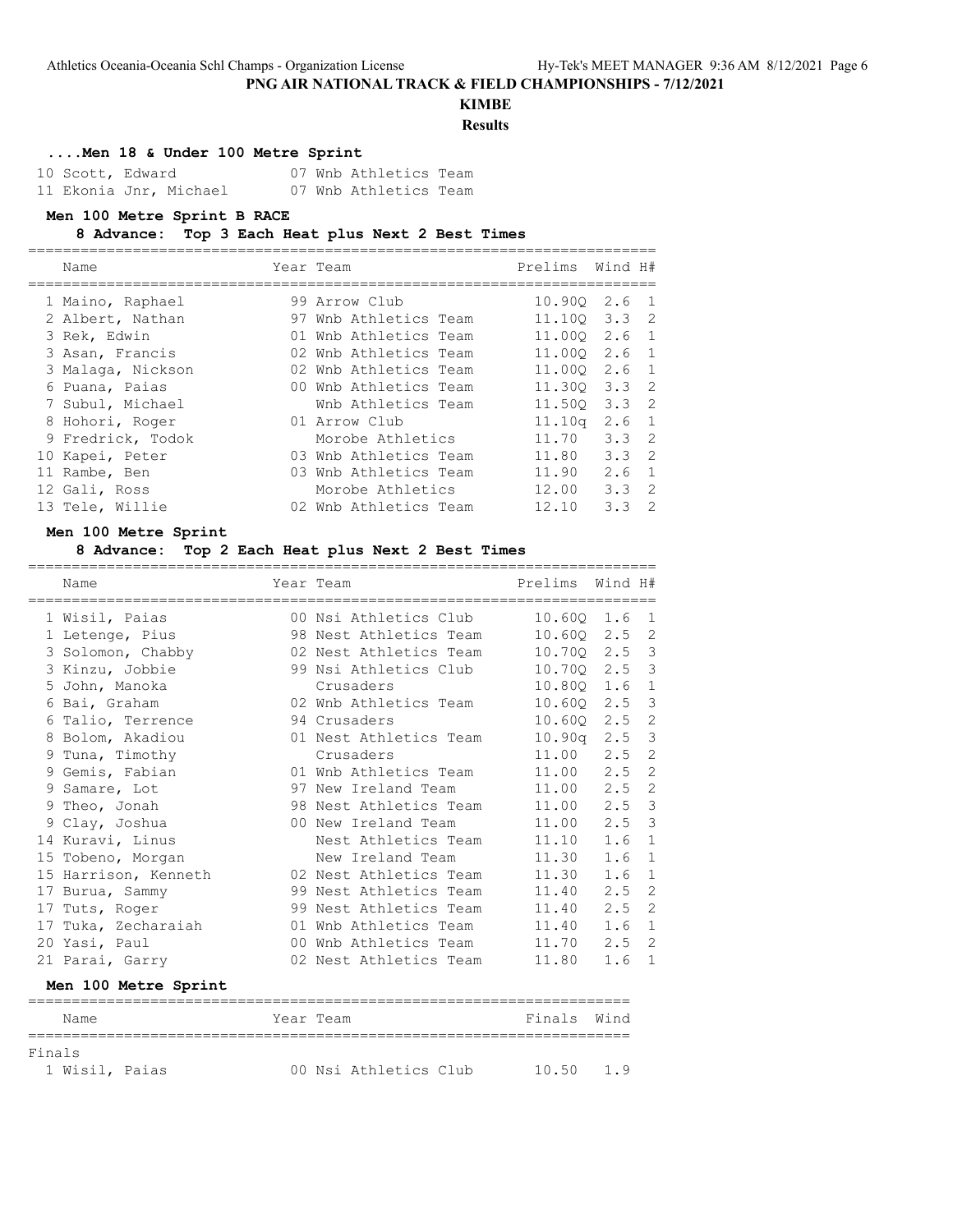## **KIMBE Results**

### **....Men 100 Metre Sprint**

| 2 Solomon, Chabby                             | 02 Nest Athletics Team 10.60                                                                                                                                                                                                    |        | 1.9 |
|-----------------------------------------------|---------------------------------------------------------------------------------------------------------------------------------------------------------------------------------------------------------------------------------|--------|-----|
| 3 Talio, Terrence                             | 94 Crusaders 510.70                                                                                                                                                                                                             |        | 1.9 |
| 4 Bai, Graham 62 Wnb Athletics Team 510.70    |                                                                                                                                                                                                                                 |        | 1.9 |
| 5 John, Manoka                                | Crusaders and the contract of the contract of the contract of the contract of the contract of the contract of the contract of the contract of the contract of the contract of the contract of the contract of the contract of t | J10.80 | 1.9 |
| 6 Letenge, Pius                               | 98 Nest Athletics Team J10.80                                                                                                                                                                                                   |        | 1.9 |
| 7 Kinzu, Jobbie                               | 99 Nsi Athletics Club 10.90 1.9                                                                                                                                                                                                 |        |     |
| 8 Bolom, Akadiou 61 Nest Athletics Team 11.10 |                                                                                                                                                                                                                                 |        | 1.9 |
| Preliminaries                                 |                                                                                                                                                                                                                                 |        |     |
| 9 Gemis, Fabian                               | 01 Wnb Athletics Team                                                                                                                                                                                                           |        |     |
| 9 Tuna, Timothy                               | Crusaders                                                                                                                                                                                                                       |        |     |
| 9 Theo, Jonah                                 | 98 Nest Athletics Team                                                                                                                                                                                                          |        |     |
| 9 Clay, Joshua                                | 00 New Ireland Team                                                                                                                                                                                                             |        |     |
| 9 Samare, Lot 6 97 New Ireland Team           |                                                                                                                                                                                                                                 |        |     |
| 14 Kuravi, Linus                              | Nest Athletics Team                                                                                                                                                                                                             |        |     |
| 15 Tobeno, Morgan New Ireland Team            |                                                                                                                                                                                                                                 |        |     |
| 15 Harrison, Kenneth 62 Nest Athletics Team   |                                                                                                                                                                                                                                 |        |     |
| 17 Burua, Sammy 99 Nest Athletics Team        |                                                                                                                                                                                                                                 |        |     |
| 17 Tuts, Roger                                | 99 Nest Athletics Team                                                                                                                                                                                                          |        |     |
| 17 Tuka, Zecharaiah 61 Wnb Athletics Team     |                                                                                                                                                                                                                                 |        |     |
| 20 Yasi, Paul                                 | 00 Wnb Athletics Team                                                                                                                                                                                                           |        |     |
| 21 Parai, Garry                               | 02 Nest Athletics Team                                                                                                                                                                                                          |        |     |

#### **Men 100 Metre Sprint B RACE**

|        | Name              | Year Team             | Finals     | Wind |
|--------|-------------------|-----------------------|------------|------|
|        |                   |                       |            |      |
| Finals |                   |                       |            |      |
|        | 1 Asan, Francis   | 02 Wnb Athletics Team | J11.10     | 2.5  |
|        | 2 Albert, Nathan  | 97 Wnb Athletics Team | J11.10     | 2.5  |
|        | 3 Maino, Raphael  | 99 Arrow Club         | 11.20      | 2.5  |
|        | 4 Subul, Michael  | Wnb Athletics Team    | J11.30     | 2.5  |
|        | 5 Malaga, Nickson | 02 Wnb Athletics Team | J11.30     | 2.5  |
|        | 6 Puana, Paias    | 00 Wnb Athletics Team | J11.30     | 2.5  |
|        | 7 Rek, Edwin      | 01 Wnb Athletics Team | J11.30 2.5 |      |
|        | 8 Hohori, Roger   | 01 Arrow Club         | 11.60      | 2.5  |
|        | Preliminaries     |                       |            |      |
|        | 9 Fredrick, Todok | Morobe Athletics      |            |      |
|        | 10 Kapei, Peter   | 03 Wnb Athletics Team |            |      |
|        | 11 Rambe, Ben     | 03 Wnb Athletics Team |            |      |
|        | 12 Gali, Ross     | Morobe Athletics      |            |      |
|        | 13 Tele, Willie   | 02 Wnb Athletics Team |            |      |
|        |                   |                       |            |      |

#### **Men 1500 Metre Sprint B RACE**

================================================================ Name **Name Name Parameter Team Property Property Property Property Property Property Property Property Property Property Property Property Property Property Property Property Property** ================================================================ Finals 1 Robinson, Jueteis 03 Utmei Athletics 4:24.10 2 Kalai, Willie 04 Wnb Athletics Team 4:27.30 3 Bakura, Joachim Wnb Athletics Team 4:27.40 4 Bito, Lawrence Wnb Athletics Team 4:27.70 5 Kiliso, Jeremaiah 03 Arrow Club 4:42.70 6 George, Robin 04 Wnb Athletics Team 4:43.90 7 Mere, Nobert Wnb Athletics Team 4:54.00 8 Lakoti, Elvis 03 Wnb Athletics Team 5:04.20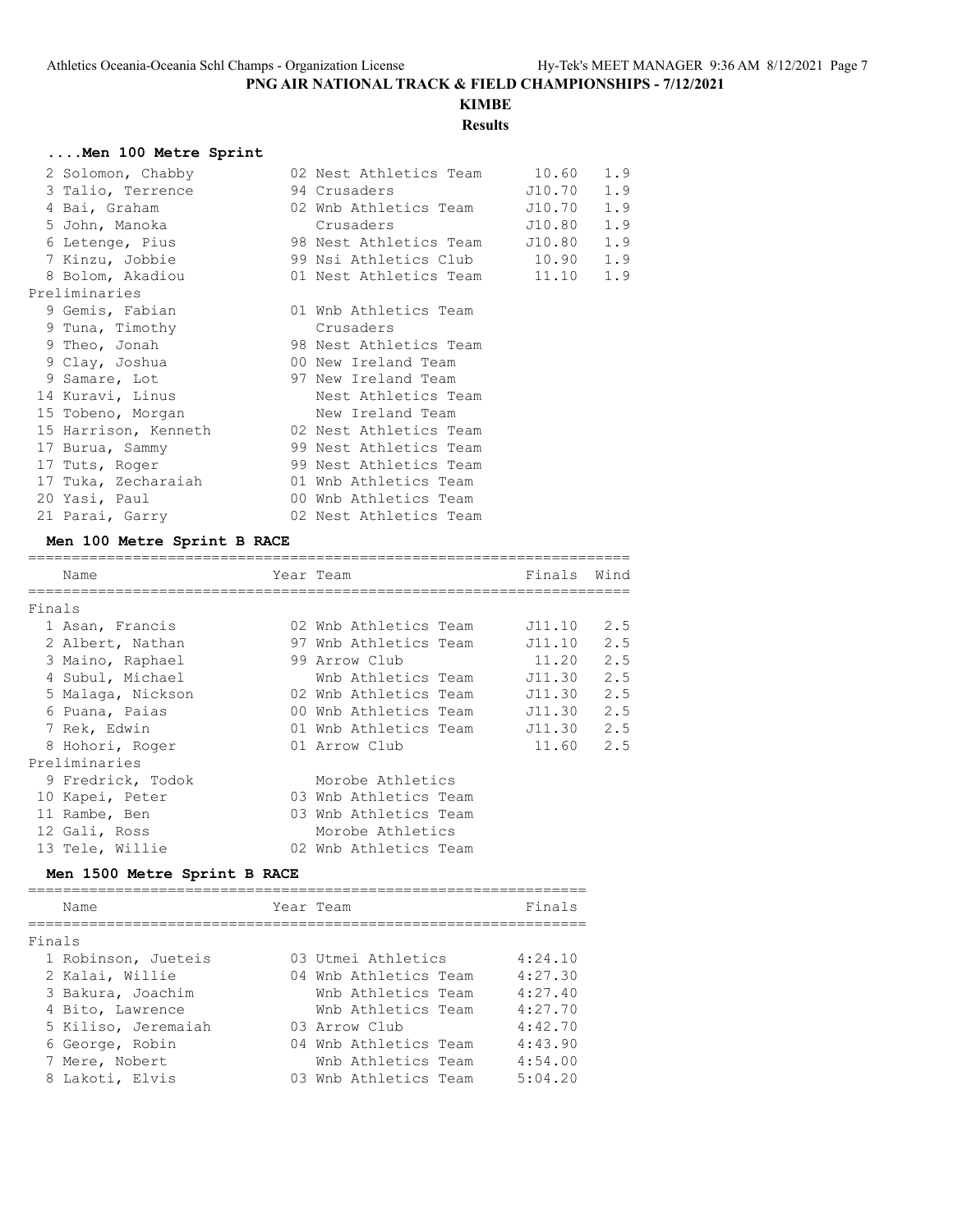## **KIMBE**

**Results**

#### **....Men 1500 Metre Sprint B RACE**

| 9 Kevin, Alois    | 99 Wnb Athletics Team | 5:05.00 |
|-------------------|-----------------------|---------|
| 10 Lakoti, Kenedy | 03 Wnb Athletics Team | 5:05.60 |

#### **Men 18 & Under 200 Metre Run**

| Name                  | Year Team |                       | Finals | Wind |
|-----------------------|-----------|-----------------------|--------|------|
| 1 Maidang, Blaise     |           | 05 Wnb Athletics Team | 23.90  | 0.9  |
| 2 Louan, Charles      |           | 04 Wnb Athletics Team | 24.40  | 0.9  |
| 3 Malag A, Alex       |           | Wnb Athletics Team    | 25.50  | 0.9  |
| 4 Nomu, Benson        |           | 07 Wnb Athletics Team | 26.10  | 0.9  |
| 5 Tuka Jnr, Reuben    |           | 06 Wnb Athletics Team | 26.20  | 0.9  |
| 6 Scott, Edward       |           | 07 Wnb Athletics Team | 28.30  | 0.9  |
| 7 Ekonia Jnr, Michael |           | 07 Wnb Athletics Team | 29.10  | 0.9  |

=====================================================================

#### **Men 200 Metre Run B RACE**

**Top 8 Advance by Time**

======================================================================== Name Year Team Prelims Wind H# ======================================================================== Preliminaries 1 Bai, Johnny 05 Nsi Athletics Club 23.20q 2.8 1 2 Asan, Francis 02 Wnb Athletics Team 23.40q 1.8 2 3 Lamond, Carlos 06 Arrow Club 23.50q 1.8 2 4 Puana, Paias 00 Wnb Athletics Team 23.60q 1.8 2 4 Albert, Nathan 97 Wnb Athletics Team 23.60q 1.8 2 6 Maino, Raphael 99 Arrow Club 23.80q 2.8 1 7 Parai, Garry 02 Nest Athletics Team 23.90q 2.8 1 7 Valuku, Francis Morobe Athletics 23.90q 1.8 2 9 Rek, Edwin 01 Wnb Athletics Team 24.00 1.8 2 10 Malaga, Nickson 02 Wnb Athletics Team 24.30 1.8 2 11 Subul, Michael Wnb Athletics Team 24.40 2.8 1 12 Kapei, Peter 03 Wnb Athletics Team 25.00 2.8 1 12 Hohori, Roger 01 Arrow Club 25.00 2.8 1 14 Tele, Willie 02 Wnb Athletics Team 25.10 2.8 1 15 Gali, Ross Morobe Athletics 25.20 1.8 2 -- Fredrick, Todok Morobe Athletics DQ 2.8 1

#### **Men 200 Metre Run**

#### **8 Advance: Top 2 Each Heat plus Next 2 Best Times**

| Name              | Year Team              | Prelims          | Wind H#       |                         |
|-------------------|------------------------|------------------|---------------|-------------------------|
| 1 Baul, Daniel    | 96 Crusaders           | 21,600           | 1.7           | $\overline{\mathbf{3}}$ |
| 2 Talio, Terrence | 94 Crusaders           | 21.800 2.7 2     |               |                         |
| 3 Wisil, Paias    | 00 Nsi Athletics Club  | 22.100 1.7 1     |               |                         |
| 4 Bai, Graham     | 02 Wnb Athletics Team  | $22.000$ $2.7$ 2 |               |                         |
| 5 John, Manoka    | Crusaders              | 22.100 1.7 3     |               |                         |
| 6 Tuna, Timothy   | Crusaders              | 22.600           | 1.7 1         |                         |
| 7 Letenge, Pius   | 98 Nest Athletics Team | 22.10q           | 2.7 2         |                         |
| 8 Kinzu, Jobbie   | 99 Nsi Athletics Club  | 22.40q           | $1.7-3$       |                         |
| 9 Theo, Jonah     | 98 Nest Athletics Team | 22.50            | $2.7 \quad 2$ |                         |
| 10 Bolom, Akadiou | 01 Nest Athletics Team | 22.80            | 1.7           | $\overline{1}$          |
| 11 Okie, Lence    | Nest Athletics Team    | 23.00            | 2.7           | $\overline{2}$          |
| 12 Kuravi, Linus  | Nest Athletics Team    | 23.10            | 1.7           | - 3                     |
|                   |                        |                  |               |                         |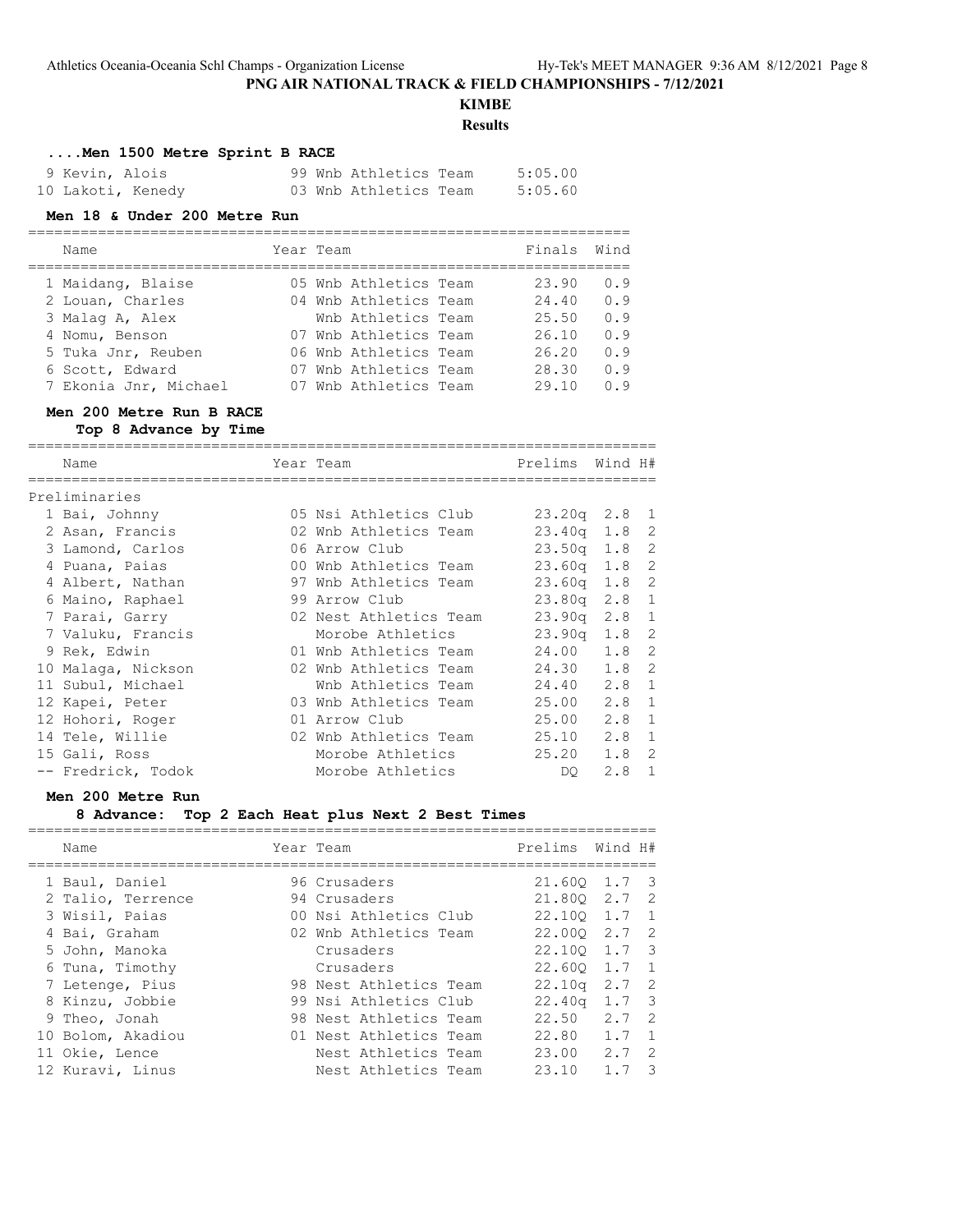## **KIMBE Results**

## **....Men 200 Metre Run**

| 13 Gemis, Fabian     | 01 Wnb Athletics Team  | 23.20 | $1.7 \quad 3$ |  |
|----------------------|------------------------|-------|---------------|--|
| 14 Clay, Joshua      | 00 New Ireland Team    | 23.30 | $1.7 \quad 1$ |  |
| 14 Harrison, Kenneth | 02 Nest Athletics Team | 23.30 | $1.7 \quad 3$ |  |
| 16 Tuts, Roger       | 99 Nest Athletics Team | 23.50 | $2.7 \quad 2$ |  |
| 17 Burua, Sammy      | 99 Nest Athletics Team | 23.60 | $1.7 \quad 1$ |  |
| 18 Koiban, Otto      | 00 New Ireland Team    | 23.70 | $1.7 \quad 1$ |  |
| 18 Tuka, Zecharaiah  | 01 Wnb Athletics Team  | 23.70 | $2.7 \quad 2$ |  |
| 20 Yasi, Paul        | 00 Wnb Athletics Team  | 24.00 | $1.7 \quad 3$ |  |
| 20 Matmat, Joe       | Team Asiawe            | 24.00 | $1.7 \quad 1$ |  |
| -- Tobeno, Morgan    | New Ireland Team       | DNF   | $2.7 \quad 2$ |  |

#### **Men 200 Metre Run B RACE**

|        | Name               | Year Team                    | Finals | Wind |
|--------|--------------------|------------------------------|--------|------|
|        |                    |                              |        |      |
| Finals |                    |                              |        |      |
|        | 1 Bai, Johnny      | 05 Nsi Athletics Club        | 22.90  | 1.1  |
|        | 2 Asan, Francis    | 02 Wnb Athletics Team        | 23.10  | 1.1  |
|        | 3 Puana, Paias     | 00 Wnb Athletics Team        | 23.30  | 1.1  |
|        | 4 Albert, Nathan   | 97 Wnb Athletics Team        | 23.40  | 1.1  |
|        | 5 Lamond, Carlos   | 06 Arrow Club                | 23.70  | 1.1  |
|        | 6 Maino, Raphael   | 99 Arrow Club                | J23.80 | 1.1  |
|        | 7 Valuku, Francis  | Morobe Athletics 523.80      |        | 1.1  |
|        | 8 Parai, Garry     | 02 Nest Athletics Team 24.10 |        | 1.1  |
|        | Preliminaries      |                              |        |      |
|        | 9 Rek, Edwin       | 01 Wnb Athletics Team        |        |      |
|        | 10 Malaga, Nickson | 02 Wnb Athletics Team        |        |      |
|        | 11 Subul, Michael  | Wnb Athletics Team           |        |      |
|        | 12 Kapei, Peter    | 03 Wnb Athletics Team        |        |      |
|        | 12 Hohori, Roger   | 01 Arrow Club                |        |      |
|        | 14 Tele, Willie    | 02 Wnb Athletics Team        |        |      |
|        | 15 Gali, Ross      | Morobe Athletics             |        |      |
|        | -- Fredrick, Todok | Morobe Athletics             |        |      |

## **Men 200 Metre Run**

|        | Name                 | Year Team                         | Finals    | Wind |
|--------|----------------------|-----------------------------------|-----------|------|
| Finals |                      |                                   |           |      |
|        |                      |                                   |           |      |
|        | 1 Baul, Daniel       | 96 Crusaders                      | 21.80 1.8 |      |
|        | 2 Talio, Terrence    | 94 Crusaders                      | J21.90    | 1.8  |
|        | 3 Wisil, Paias       | 00 Nsi Athletics Club             | J21.90    | 1.8  |
|        | 4 Bai, Graham        | 02 Wnb Athletics Team 22.10       |           | 1.8  |
|        | 5 John, Manoka       | Crusaders                         | 22.20     | 1.8  |
|        | 6 Letenge, Pius      | 98 Nest Athletics Team J22.30 1.8 |           |      |
|        | 7 Kinzu, Jobbie      | 99 Nsi Athletics Club J22.30 1.8  |           |      |
|        | 8 Tuna, Timothy      | Crusaders                         | 22.40 1.8 |      |
|        | Preliminaries        |                                   |           |      |
|        | 9 Theo, Jonah        | 98 Nest Athletics Team            |           |      |
|        | 10 Bolom, Akadiou    | 01 Nest Athletics Team            |           |      |
|        | 11 Okie, Lence       | Nest Athletics Team               |           |      |
|        | 12 Kuravi, Linus     | Nest Athletics Team               |           |      |
|        | 13 Gemis, Fabian     | 01 Wnb Athletics Team             |           |      |
|        | 14 Clay, Joshua      | 00 New Ireland Team               |           |      |
|        | 14 Harrison, Kenneth | 02 Nest Athletics Team            |           |      |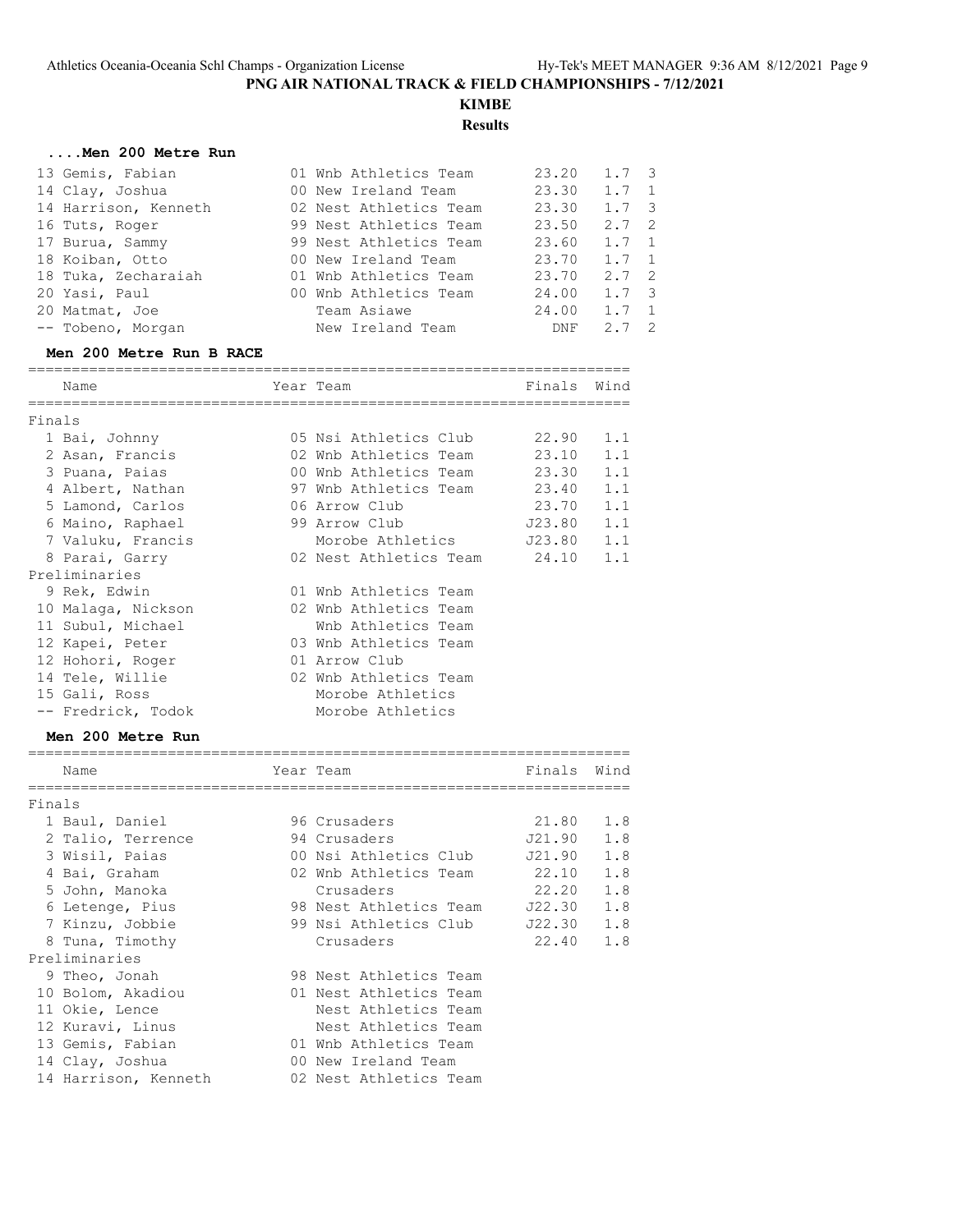# **KIMBE**

## **Results**

## **....Men 200 Metre Run**

| 16 Tuts, Roger      | 99 Nest Athletics Team |
|---------------------|------------------------|
| 17 Burua, Sammy     | 99 Nest Athletics Team |
| 18 Koiban, Otto     | 00 New Ireland Team    |
| 18 Tuka, Zecharaiah | 01 Wnb Athletics Team  |
| 20 Yasi, Paul       | 00 Wnb Athletics Team  |
| 20 Matmat, Joe      | Team Asiawe            |
| -- Tobeno, Morgan   | New Ireland Team       |

#### **Men 18 & Under 400 Metre Run**

## **8 Advance: Top 3 Each Heat plus Next 2 Best Times**

|  | Name               | Year Team              | Prelims         | H#             |
|--|--------------------|------------------------|-----------------|----------------|
|  | 1 Bai, Johnny      | 05 Nsi Athletics Club  | 51.500 1        |                |
|  | 2 Maidang, Blaise  | 05 Wnb Athletics Team  | 52.800 2        |                |
|  | 3 Kunsap, Andrew   | 03 Wnb Athletics Team  | 53.500 2        |                |
|  | 4 George, Robin    | 04 Wnb Athletics Team  | 54.300 1        |                |
|  | 5 Ruku, Richard    | 05 Wnb Athletics Team  | 53.900 2        |                |
|  | 6 John, Vannay     | 06 Wnb Athletics Team  | 57.200 1        |                |
|  | 7 Wane, Theo       | 05 Nest Athletics Team | 58.40q          | 2              |
|  | 8 Sege, Ezra       | 03 Arrow Club          | $1:00.20\sigma$ | 2              |
|  | 9 Koniel, Felix    | 07 Wnb Athletics Team  | 1:02.90         | $\overline{1}$ |
|  | 10 Sengo, Hillaary | 08 Wnb Athletics Team  | 1:03.30         |                |
|  |                    |                        |                 |                |

#### **Men 18 & Under 400 Metre Run**

|        | Name               | Year Team |                        | Finals  |
|--------|--------------------|-----------|------------------------|---------|
| Finals |                    |           |                        |         |
|        | 1 Bai, Johnny      |           | 05 Nsi Athletics Club  | 52.10   |
|        | 2 Maidang, Blaise  |           | 05 Wnb Athletics Team  | 52.30   |
|        | 3 Kunsap, Andrew   |           | 03 Wnb Athletics Team  | 53.20   |
|        | 4 Ruku, Richard    |           | 05 Wnb Athletics Team  | 53.60   |
|        | 5 George, Robin    |           | 04 Wnb Athletics Team  | 56.20   |
|        | 6 Wane, Theo       |           | 05 Nest Athletics Team | 58.00   |
|        | 7 John, Vannay     |           | 06 Wnb Athletics Team  | 1:00.90 |
|        | 8 Sege, Ezra       |           | 03 Arrow Club          | 1:02.00 |
|        | Preliminaries      |           |                        |         |
|        | 9 Koniel, Felix    | 07.       | Wnb Athletics Team     |         |
|        | 10 Sengo, Hillaary | 08        | Wnb Athletics Team     |         |

### **Men 400 Metre Run**

#### **8 Advance: Top 2 Each Heat plus Next 2 Best Times**

| Name                                | Year Team                                     | Prelims              | H#                               |
|-------------------------------------|-----------------------------------------------|----------------------|----------------------------------|
| 1 Baul, Daniel<br>2 Kauba, Adolf    | 96 Crusaders<br>02 Utmei Athletics            | 47.100 2<br>49.000 1 |                                  |
| 3 Pai, Samuel                       | 99 Distance Squad                             | 49.200 3             |                                  |
| 4 Samare, Lot<br>5 Kinzu, Jobbie    | 97 New Ireland Team<br>99 Nsi Athletics Club  | 48.500 2<br>49.500 1 |                                  |
| 6 Peka, William<br>7 Bareu, Goodwin | Team Asiawe<br>96 Wnb Athletics Team          | 50.200 3<br>49.20q   | $\overline{\phantom{0}}^2$       |
| 8 Okie, Lence<br>9 Theo, Jonah      | Nest Athletics Team<br>98 Nest Athletics Team | 49.60q<br>49.70      | $\overline{1}$<br>$\overline{2}$ |
|                                     |                                               |                      |                                  |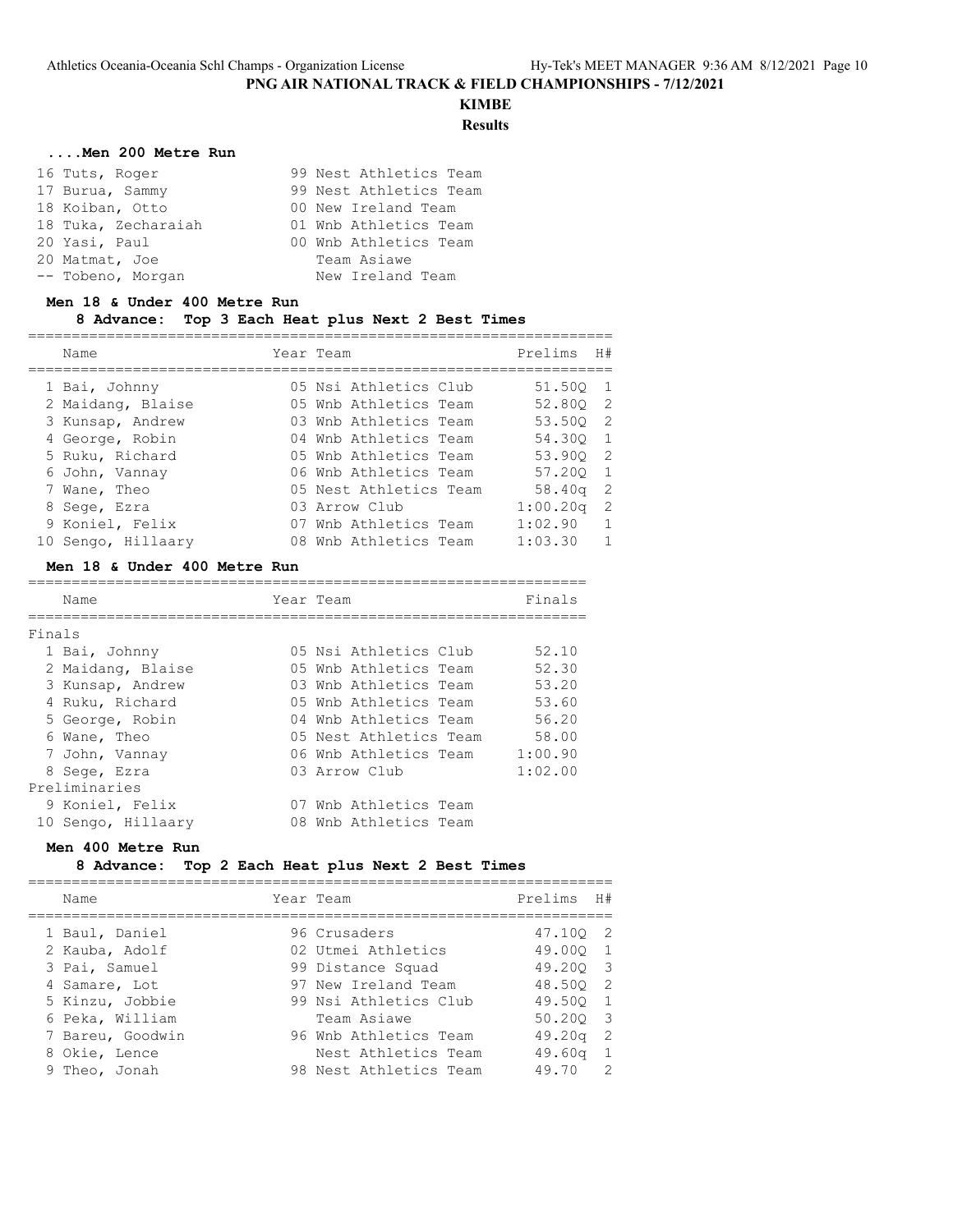## **KIMBE Results**

#### **....Men 400 Metre Run**

| 10 Piawa, Obert       | 99 New Ireland Team   | 50.20<br>$\overline{1}$          |
|-----------------------|-----------------------|----------------------------------|
| 11 Passinghan, Sialis | 01 Utmei Athletics    | $\overline{\mathbf{3}}$<br>51.00 |
| 12 Yasi, Paul         | 00 Wnb Athletics Team | 51.80<br>1                       |
| 13 Koiban, Otto       | 00 New Ireland Team   | -2<br>52.90                      |
| 14 Kalai, Willie      | 04 Wnb Athletics Team | 54.00<br>$\overline{1}$          |
| 15 Arui, Sane         | 02 Nsi Athletics Club | 56.30<br>$\overline{\mathbf{3}}$ |
| -- Bai, Graham        | 02 Wnb Athletics Team | -3<br>DNF                        |
| -- Tele, Willie       | 02 Wnb Athletics Team | -3<br>DNF                        |
| -- Wisil, Paias       | 00 Nsi Athletics Club | -2<br>DNF                        |
| -- Sani, John         | 00 Wnb Athletics Team | -1<br>DNF                        |

## **Men 400 Metre Run**

| Name                  | Year Team                   | Finals |
|-----------------------|-----------------------------|--------|
|                       | --------------------        |        |
| Finals                |                             |        |
| 1 Baul, Daniel        | 96 Crusaders                | 47.50  |
| 2 Kauba, Adolf        | 02 Utmei Athletics          | 48.60  |
| 3 Kinzu, Jobbie       | 99 Nsi Athletics Club 49.20 |        |
| 4 Samare, Lot         | 97 New Ireland Team 50.00   |        |
| 5 Pai, Samuel         | 99 Distance Squad           | 50.70  |
| 6 Bareu, Goodwin      | 96 Wnb Athletics Team 50.80 |        |
| 7 Okie, Lence         | Nest Athletics Team 51.70   |        |
| Preliminaries         |                             |        |
| 6 Peka, William       | Team Asiawe                 |        |
| 10 Piawa, Obert       | 99 New Ireland Team         |        |
| 11 Passinghan, Sialis | 01 Utmei Athletics          |        |
| 12 Yasi, Paul         | 00 Wnb Athletics Team       |        |
| 13 Koiban, Otto       | 00 New Ireland Team         |        |
| 14 Kalai, Willie      | 04 Wnb Athletics Team       |        |
| 15 Arui, Sane         | 02 Nsi Athletics Club       |        |
| -- Bai, Graham        | 02 Wnb Athletics Team       |        |
| -- Tele, Willie       | 02 Wnb Athletics Team       |        |
| -- Wisil, Paias       | 00 Nsi Athletics Club       |        |
| -- Sani, John         | 00 Wnb Athletics Team       |        |
| Finals                |                             |        |
| -- Theo, Jonah        | 98 Nest Athletics Team      | X49.40 |

#### **Men 18 & Under 800 Metre Run**

| Name                                                  | Year Team                                                       | Finals                        |
|-------------------------------------------------------|-----------------------------------------------------------------|-------------------------------|
| 1 Ruku, Richard<br>2 Kiliso, Don<br>3 Sengo, Hillaary | 05 Wnb Athletics Team<br>08 Arrow Club<br>08 Wnb Athletics Team | 2:13.40<br>2:30.00<br>2:40.70 |

## **Men 800 Metre Run**

| Name                                                                                           | Year Team |                                                                                                           | Finals                                              |
|------------------------------------------------------------------------------------------------|-----------|-----------------------------------------------------------------------------------------------------------|-----------------------------------------------------|
| 1 Kauba, Adolf<br>2 Pai, Samuel<br>3 Turalom, Aquila<br>4 Passinghan, Sialis<br>5 Piawa, Obert |           | 02 Utmei Athletics<br>99 Distance Squad<br>00 Distance Squad<br>01 Utmei Athletics<br>99 New Ireland Team | 1:56.80<br>1:57.50<br>1:58.40<br>1:59.70<br>2:00.00 |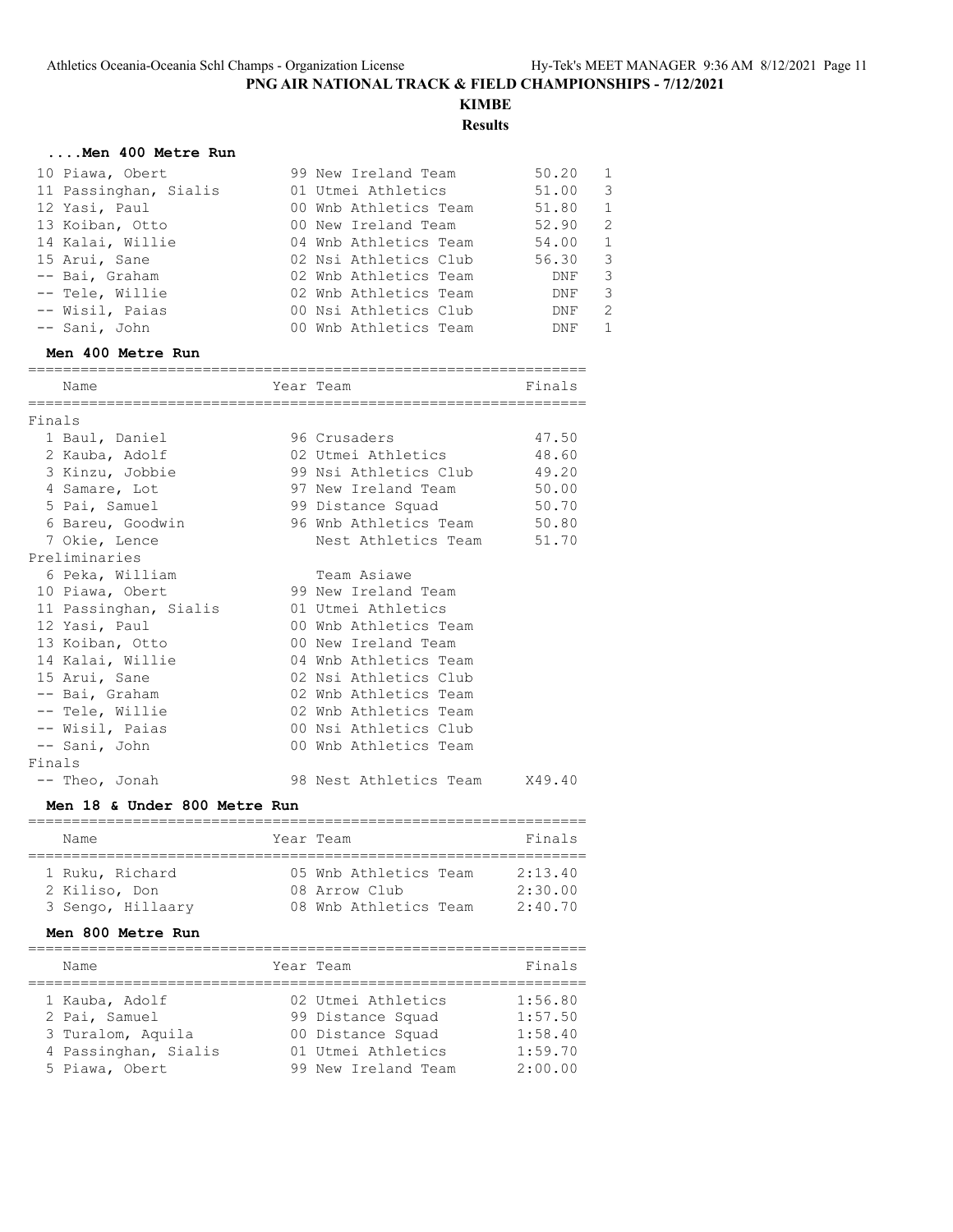## **KIMBE Results**

## **....Men 800 Metre Run**

| 6 Robinson, Jueteis | 03 Utmei Athletics    | 2:02.60 |
|---------------------|-----------------------|---------|
| 7 Arui, Sane        | 02 Nsi Athletics Club | 2:03.40 |
| 8 Tali, Stewart     | 00 New Ireland Team   | 2:05.80 |
| -- Takap, Israel    | 98 Utmei Athletics    | DNF     |
|                     |                       |         |

#### **Men 800 Metre Run B Race**

| Name                | Year Team             | Finals     |
|---------------------|-----------------------|------------|
| 1 Loke, George      | 03 Wnb Athletics Team | 2:03.70    |
| 2 Kunsap, Andrew    | 03 Wnb Athletics Team | 2:04.40    |
| 3 Bakura, Joachim   | Wnb Athletics Team    | 2:04.70    |
| 4 Kalai, Willie     | 04 Wnb Athletics Team | 2:05.60    |
| 5 Kiliso, Jeremaiah | 03 Arrow Club         | 2:14.20    |
| 6 Kevin, Alois      | 99 Wnb Athletics Team | 2:17.10    |
| 7 Lakoti, Kenedy    | 03 Wnb Athletics Team | 2:22.20    |
| 8 Bito, Lawrence    | Wnb Athletics Team    | 2:28.50    |
| -- Lakoti, Elvis    | 03 Wnb Athletics Team | <b>DNF</b> |
| -- Bareu, Goodwin   | 96 Wnb Athletics Team | DNF        |
| -- John, Vannay     | 06 Wnb Athletics Team | DNF        |
| -- Boku, Max        | 04 Wnb Athletics Team | DNF        |

#### **Men 18 & Under 1500 Metre Run**

| Name               | Year Team |                       | Finals         |
|--------------------|-----------|-----------------------|----------------|
| 1 Mulaisi, Japhaet |           | 04 Wnb Athletics Team | $5 \cdot 1040$ |
| 2 Kiliso, Don      |           | 08 Arrow Club         | 5.3190         |

#### **Men 1500 Metre Run**

| Name                                 | Year Team                              | Finals             |
|--------------------------------------|----------------------------------------|--------------------|
| 1 Yamak, George<br>2 Turalom, Aquila | 88 Distance Squad<br>00 Distance Squad | 4:02.10<br>4:04.90 |
| 3 Siune, Abel                        | 99 Distance Squad                      | 4:05.20            |
| 4 George, Robin                      | 04 Wnb Athletics Team                  | 4:14.80            |
| 5 Arui, Sane                         | 02 Nsi Athletics Club                  | 4:24.50            |
| 6 Piawa, Obert                       | 99 New Ireland Team                    | 4:29.80            |
| 7 Uraliu, Eremas                     | 02 Wnb Athletics Team                  | 4:42.90            |

#### **Men 5000 Metre Run**

| Name            | Year Team |                    | Finals   |
|-----------------|-----------|--------------------|----------|
|                 |           |                    |          |
| 1 Kagl, Siune   |           | 98 Utmei Athletics | 15:43.90 |
| 2 Goiye, Dilu   |           | 99 Distance Squad  | 15:44.10 |
| 3 Baia, Wilford |           | 02 Distance Squad  | 15:58.00 |
| 4 Siune, Abel   |           | 99 Distance Squad  | 15:58.30 |

#### **Men 10000 Metre Run**

| Name          |  | Year Team |                    | Finals   |
|---------------|--|-----------|--------------------|----------|
| 1 Kaql, Siune |  |           | 98 Utmei Athletics | 33:12.70 |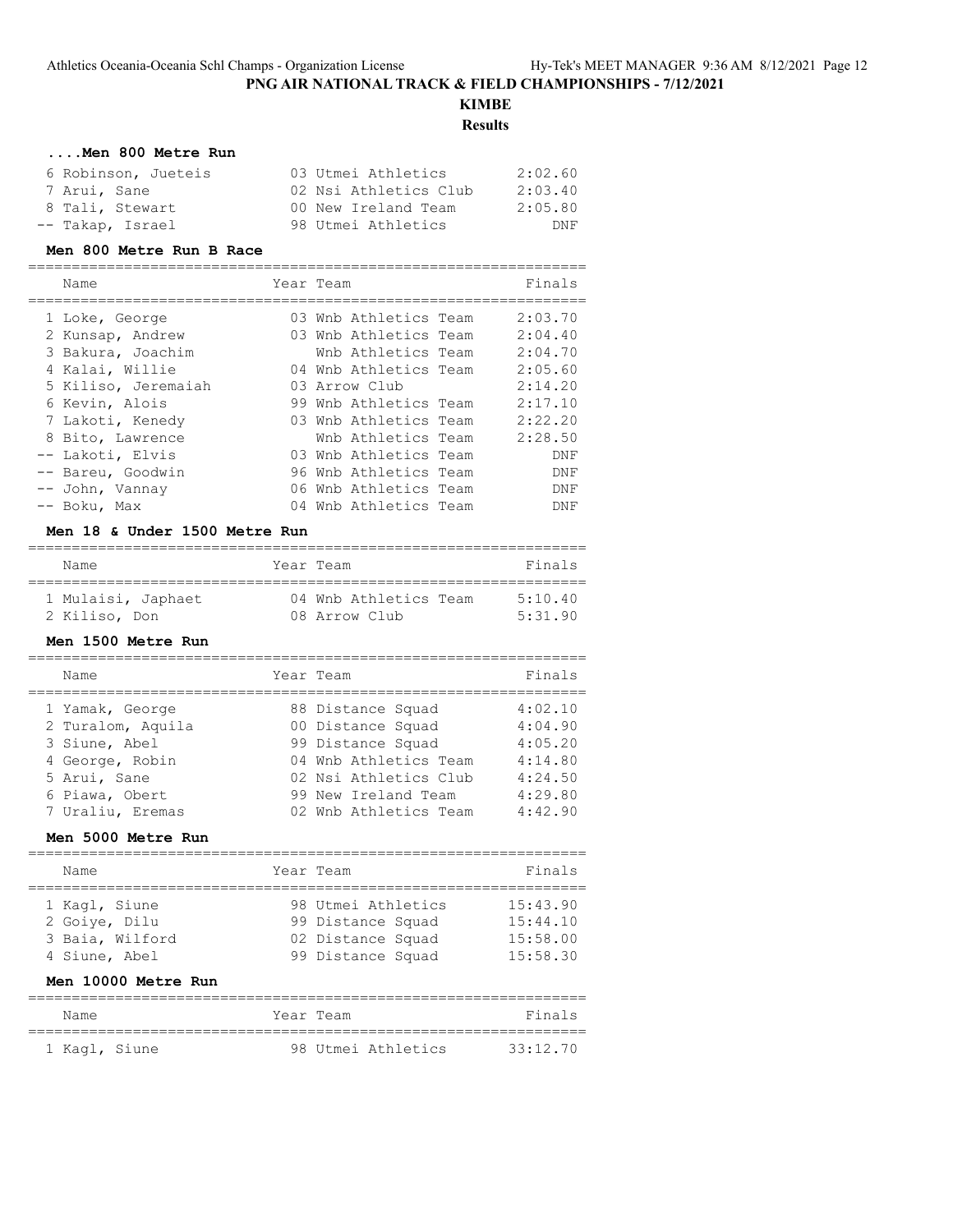# **KIMBE**

## **Results**

## **....Men 10000 Metre Run**

| 2 Goiye, Dilu   | 99 Distance Squad     | 33:14.60 |
|-----------------|-----------------------|----------|
| 3 Baia, Wilford | 02 Distance Squad     | 35:48.10 |
| -- Loke, George | 03 Wnb Athletics Team | DNF      |

#### **Men 110 Metre Hurdles**

| Name             | Year Team             | Finals Wind |      |                   |  |
|------------------|-----------------------|-------------|------|-------------------|--|
| 1 Baul, Daniel   | 96 Crusaders          | 15.40       | NWI  |                   |  |
| 2 Iga, Karo      | 92 Central Athletics  | 16.50       | NWI  |                   |  |
| 3 Apia, Emmanuel | 02 Wnb Athletics Team | 18.00       |      | NWI doubtful time |  |
| 4 Tele, Willie   | 02 Wnb Athletics Team | 19.00       | NWI  |                   |  |
| 5 Yasi, Paul     | 00 Wnb Athletics Team | 20.70       | NW I |                   |  |
| -- Kalai, Willie | 04 Wnb Athletics Team | DNF         | NW I |                   |  |

#### **Men 400 Metre Hurdles**

| Name |                  | Year Team             | Finals  |
|------|------------------|-----------------------|---------|
|      |                  |                       |         |
|      | 1 Baul, Daniel   | 96 Crusaders          | 53.80   |
|      | 2 Peka, William  | Team Asiawe           | 58.00   |
|      | 3 Apia, Emmanuel | 02 Wnb Athletics Team | 1:00.90 |
|      | 4 Kalai, Willie  | 04 Wnb Athletics Team | 1:02.50 |

## **Men 3000 Metre Steeplechase**

| Name               | Year Team          | Finals  |
|--------------------|--------------------|---------|
|                    |                    |         |
| 1 Siune, Abel      | 99 Distance Squad  | 9:37.80 |
| 2 Baia, Wilford    | 02 Distance Squad  | 9:56.20 |
| 2 Takap, Israel    | 98 Utmei Athletics | 9:56.20 |
| -- Turalom, Aquila | 00 Distance Squad  | DNF     |

#### **Men 18 & Under 4x100 Metre Relay**

| Team                     |    | Finals               |
|--------------------------|----|----------------------|
| 1 Wnb Athletics Team 'B' |    | 47.30                |
| 1) Maidang, Blaise 05    |    | 2) Ruku, Richard 05  |
| 3) George, Robin 04      | 4) |                      |
| 2 Arrow Club 'A'         |    | 47.50                |
| 1) Lamond, Carlos 06     | 2) |                      |
| 2 Wnb Athletics Team 'A' |    | 47.50                |
| 1) Louan, Charles 04     |    | 2) Tommy, Austine 05 |
| 3) Malaga, Alex 04       | 4  |                      |

#### **Men 4x100 Metre Relay B Race**

| Team                     | Finals               |
|--------------------------|----------------------|
| 1 Wnb Athletics Team 'A' | 45.50                |
| 1) Asan, Francis 02      | 2) Rambe, Ben 03     |
| 3) Rek, Edwin 01         | 4) Albert, Nathan 97 |
| 2 Arrow Club 'A'         | 46.40                |
| 1) Maino, Raphael 99     | 2) Hohori, Roger 01  |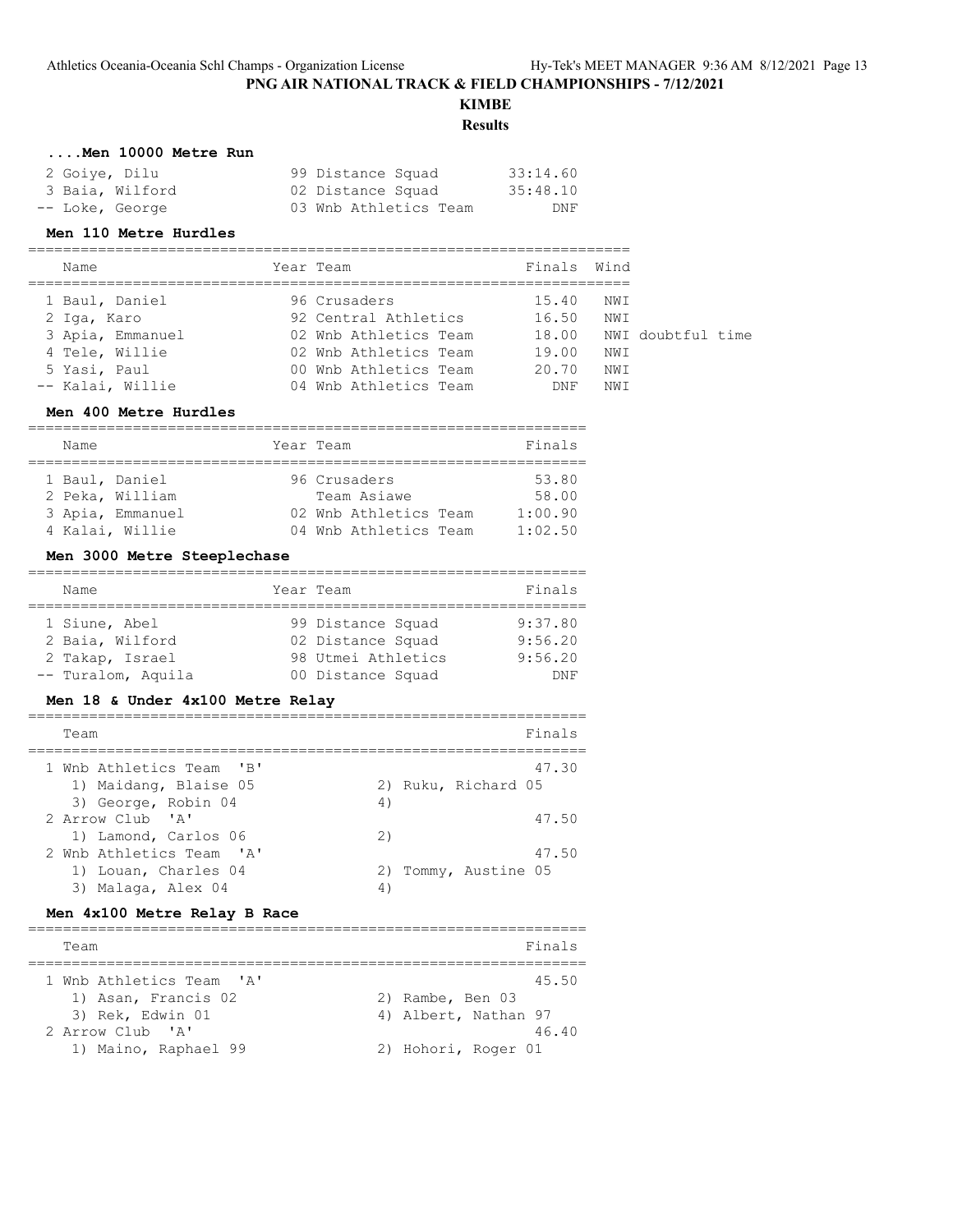## **KIMBE**

**Results**

## **....Men 4x100 Metre Relay B Race**

| 3 Morobe Athletics 'A'   | 46.60                  |
|--------------------------|------------------------|
| 1) Gali, Ross            | 2)                     |
| 4 Wnb Athletics Team 'B' | 46.80                  |
| 1) Gemis, Fabian 01      | 2) Puana, Paias 00     |
| 3) Apia, Emmanuel 02     | 4) Tuka, Zecharaiah 01 |

#### **Men 4x100 Metre Relay**

================================================================ Finals ================================================================ 1 Crusaders 'A' 43.60 1) John, Manoka 2) Baul, Daniel 96 3) Talio, Terrence 94 (4) Tuna, Timothy 2 Nest Athletics Team 'B' 44.00 1) Bolom, Akadiou 01 2) Harrison, Kenneth 02 3) Kuravi, Linus (4) 3 Nsi Athletics Club 'A' 44.20 1) Kinzu, Jobbie 99 2) Wisil, Paias 00 4 New Ireland Team 'A' 49.90 1) Tobeno, Morgan 2) Koiban, Otto 00 3) Clay, Joshua 00 4) Samare, Lot 97 -- Nest Athletics Team 'A' DQ 1) Solomon, Chabby 02 2) Parai, Garry 02 3) Theo, Jonah 98 4) Toti, Eldan 94

#### **Men 18 & Under 4x400 Metre Relay**

| Team                 |                                              | Finals  |
|----------------------|----------------------------------------------|---------|
|                      |                                              |         |
| 1 Wnb Athletics Team | $\mathsf{I} \wedge \mathsf{I}$               | 3:39.80 |
| 2 Arrow Club 'A'     |                                              | 3:47.10 |
| 3 Wnb Athletics Team | $^{\prime}$ B <sup><math>\prime</math></sup> | 4:00.00 |
| 4 Wnb Athletics Team | $\overline{\phantom{a}}$                     | 4:01.50 |

#### **Men 4x400 Metre Relay**

| Team                      | Finals  |
|---------------------------|---------|
| 1 Nest Athletics Team 'A' | 3:25.10 |
| 2 Crusaders 'A'           | 3:26.00 |
| 3 New Ireland Team 'A'    | 3:26.70 |
| 4 Utmei Athletics 'A'     | 3:29.90 |
| 5 Wnb Athletics Team 'A'  | 3:37.00 |
| 6 Wnb Athletics Team 'B'  | 3:40.40 |
| 7 Arrow Club 'A'          | 4:18.90 |

#### **Men High Jump**

| Name                                         |          |                 |     | Year Team |                      | Finals |
|----------------------------------------------|----------|-----------------|-----|-----------|----------------------|--------|
| 1 Iga, Karo<br>1.70 1.75 1.80 1.87 1.90 1.95 |          |                 |     |           | 92 Central Athletics | J1.90m |
|                                              | $P \t P$ | $\left(\right)$ | ( ) | O XXX     |                      |        |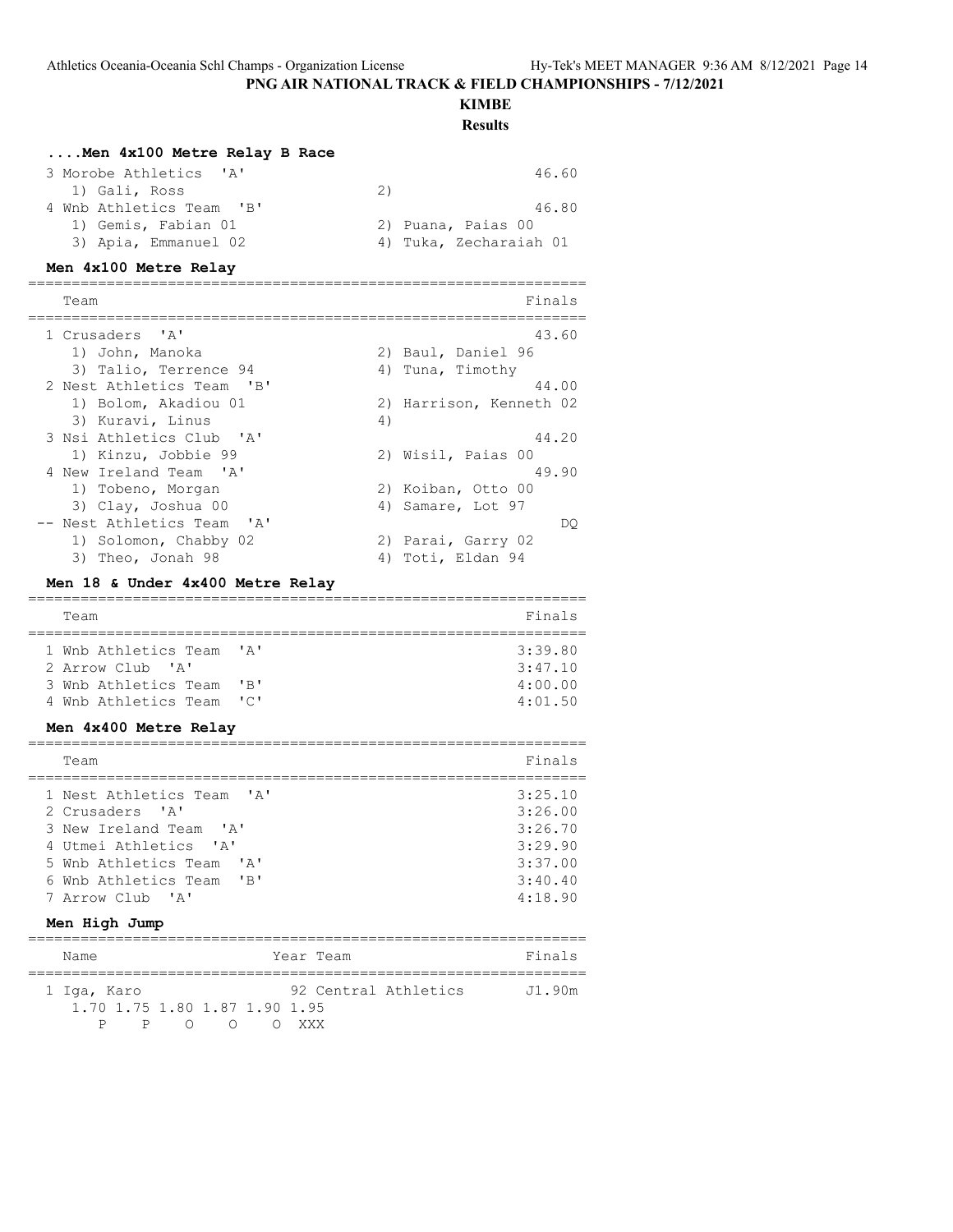## **KIMBE**

**Results**

## **....Men High Jump**

| 2 Toti, Eldan                 | 94 Nest Athletics Team | J1.90m |
|-------------------------------|------------------------|--------|
| 1.70 1.75 1.80 1.87 1.90 1.95 |                        |        |
| PP OXO                        | O XXX                  |        |
| 3 Kambaku, Isaac              | 99 Morobe Athletics    | 1.75m  |
| 1.70 1.75 1.80                |                        |        |
| O XXX                         |                        |        |

## **Men Long Jump**

| Name             | Year Team                                                                               | Finals<br>Wind |
|------------------|-----------------------------------------------------------------------------------------|----------------|
|                  |                                                                                         |                |
| 1 Toti, Eldan    | 94 Nest Athletics Team 6.83m 1.2                                                        |                |
|                  | $6.55m (+0.0)$ $6.58m(3.1)$ $6.74m(0.5)$ $6.55m(0.8)$ $6.82m(1.3)$ $6.83m(1.2)$         |                |
| 2 Iga, Karo      | 92 Central Athletics 6.54m 0.6                                                          |                |
|                  | $6.50$ m(+0.0) $6.40$ m(2.0) $6.32$ m(1.5) $6.19$ m(+0.0) $6.54$ m(0.6) $6.25$ m(1.4)   |                |
|                  | 3 Harrison, Kenneth 602 Nest Athletics Team                                             | 6.29m 0.6      |
|                  | $5.60$ m $(0.5)$ 6.00m $(1.3)$ 6.18m $(2.6)$ 6.03m $(+0.0)$ 5.70m $(0.2)$ 6.29m $(0.6)$ |                |
| 4 Manau, Rocka   | 96 Nest Athletics Team 6.28m 1.4                                                        |                |
|                  | $6.28$ m $(1.4)$ $6.12$ m $(1.3)$ $6.15$ m $(1.2)$ $6.14$ m $(0.4)$ FOUL                | 6.03m(0.5)     |
| 5 Wual, Rex      | 94 Utmei Athletics                                                                      | 5.95m 1.7      |
|                  | FOUL $5.95m(1.7) 5.80m(1.2) 5.62m(1.1) 5.61m(+0.0) F0UL$                                |                |
| 6 Kambaku, Isaac | 99 Morobe Athletics                                                                     | 5.68m 0.3      |
| FOUL             | 5.68m(0.3) 5.30m(0.7) 5.15m(1.6) 5.34m(0.2) 5.68m(0.5)                                  |                |
|                  |                                                                                         |                |

#### **Men Triple Jump**

| Name                                                                          | Year Team |                    |                                                     | Finals Wind |  |
|-------------------------------------------------------------------------------|-----------|--------------------|-----------------------------------------------------|-------------|--|
|                                                                               |           |                    |                                                     |             |  |
| 1 Manau, Rocka                                                                |           |                    | 96 Nest Athletics Team 13.46m                       | NWI         |  |
| 13.31m(NWI) 13.46m(NWI) 13.37m(NWI) 13.22m(NWI) 13.46m(NWI) FOUL              |           |                    |                                                     |             |  |
| 2 Harrison, Kenneth                                                           |           |                    | 02 Nest Athletics Team 13.09m                       | NWI         |  |
| 12.60m (NWI) 12.28m (NWI) 12.87m (NWI) 12.57m (NWI) 12.36m (NWI) 13.09m (NWI) |           |                    |                                                     |             |  |
| 3 Wual, Rex                                                                   |           | 94 Utmei Athletics | 12.73m                                              | NWI         |  |
| 11.23m (NWI) FOUL                                                             |           |                    | 12.55m (NWI) 11.88m (NWI) 12.59m (NWI) 12.73m (NWI) |             |  |

## **Men Shot Put**

| Name           |  | Year Team |                                     | Finals |
|----------------|--|-----------|-------------------------------------|--------|
| 1 Tikot, Leo   |  |           | Wnb Athletics Team                  | 9.71m  |
|                |  |           | 8.68m 9.26m 9.71m 8.85m 9.56m PASS  |        |
| 2 Sege, Ezra   |  |           | 03 Arrow Club                       | 7.90m  |
|                |  |           | 7.21m 7.90m 7.65m 7.64m 6.91m FOUL  |        |
| 3 John, Vannay |  |           | 06 Wnb Athletics Team               | 7.03m  |
|                |  |           | 6.58m 5.76m 7.03m 4.60m 6.56m 6.17m |        |

#### **Men Discus Throw**

| Name             |                                           |  | Year Team |                     |  | Finals |
|------------------|-------------------------------------------|--|-----------|---------------------|--|--------|
| 1 Kambaku, Isaac | 29.17m 28.17m 29.92m 28.25m 27.09m 29.99m |  |           | 99 Morobe Athletics |  | 29.99m |
| 2 Sege, Ezra     | 14.39m 17.72m 18.50m 21.40m 17.25m 19.19m |  |           | 03 Arrow Club       |  | 21.40m |